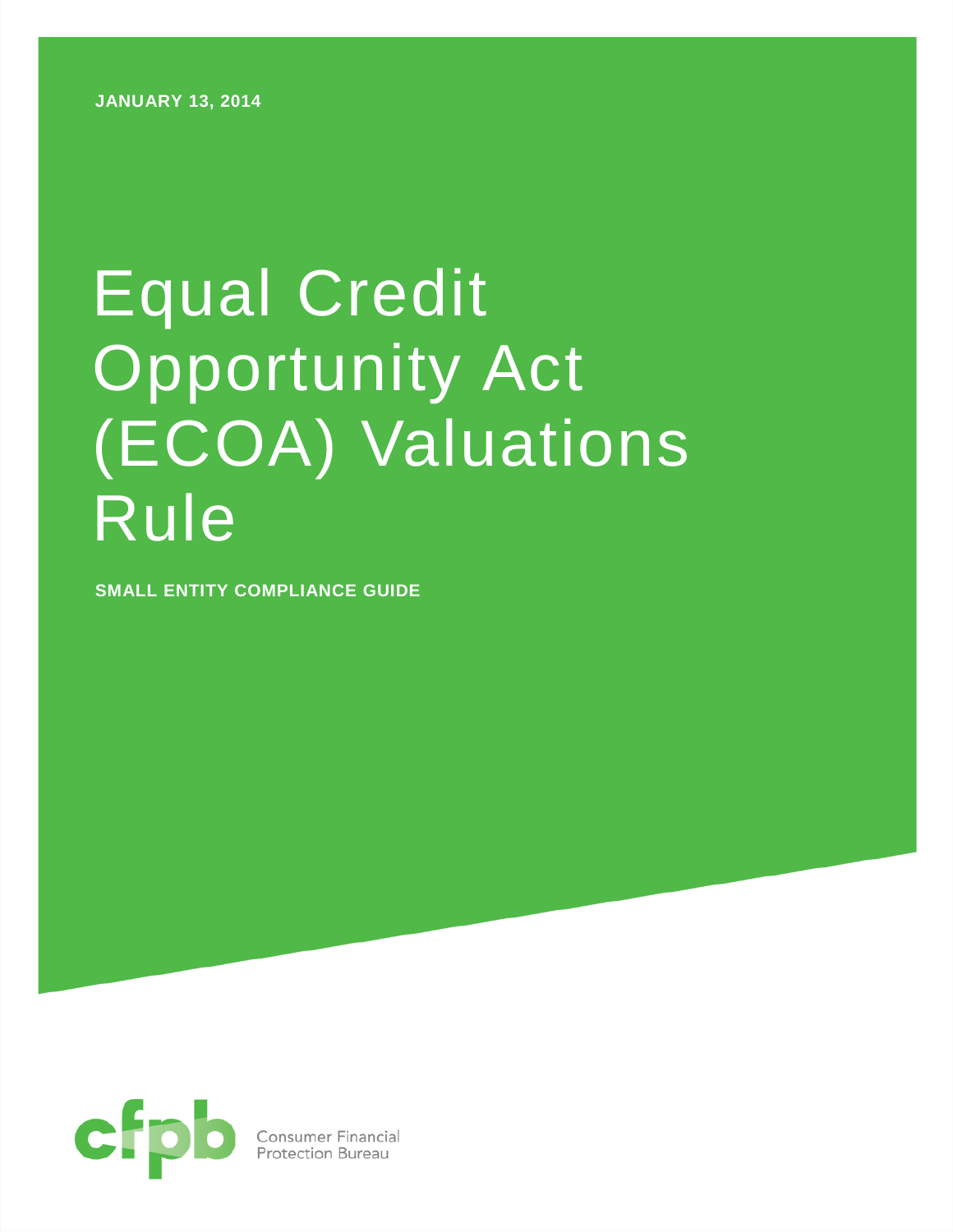## <span id="page-1-0"></span>Version Log

The Bureau updates this guide on a periodic basis to reflect finalized clarifications to the rule which impacts guide content, as well as administrative updates. Below is a version log noting the history of this document and its updates:

| Date             | <b>Version</b> | <b>Rule Changes</b>                                                                                                                                                                                                                          |
|------------------|----------------|----------------------------------------------------------------------------------------------------------------------------------------------------------------------------------------------------------------------------------------------|
| January 13, 2014 | 1.2            | Miscellaneous administrative changes                                                                                                                                                                                                         |
| October 3, 2013  | 1.1            | Definition Refinement of definition of "other written valuation" (See<br>"What counts as an appraisal or other written valuation (§1002.14(b)(3)) on<br>page 12 and "What is not considered a valuation? (Comment 14(b)(3)-3) on<br>page 13. |
|                  | 1.0            | Original Document                                                                                                                                                                                                                            |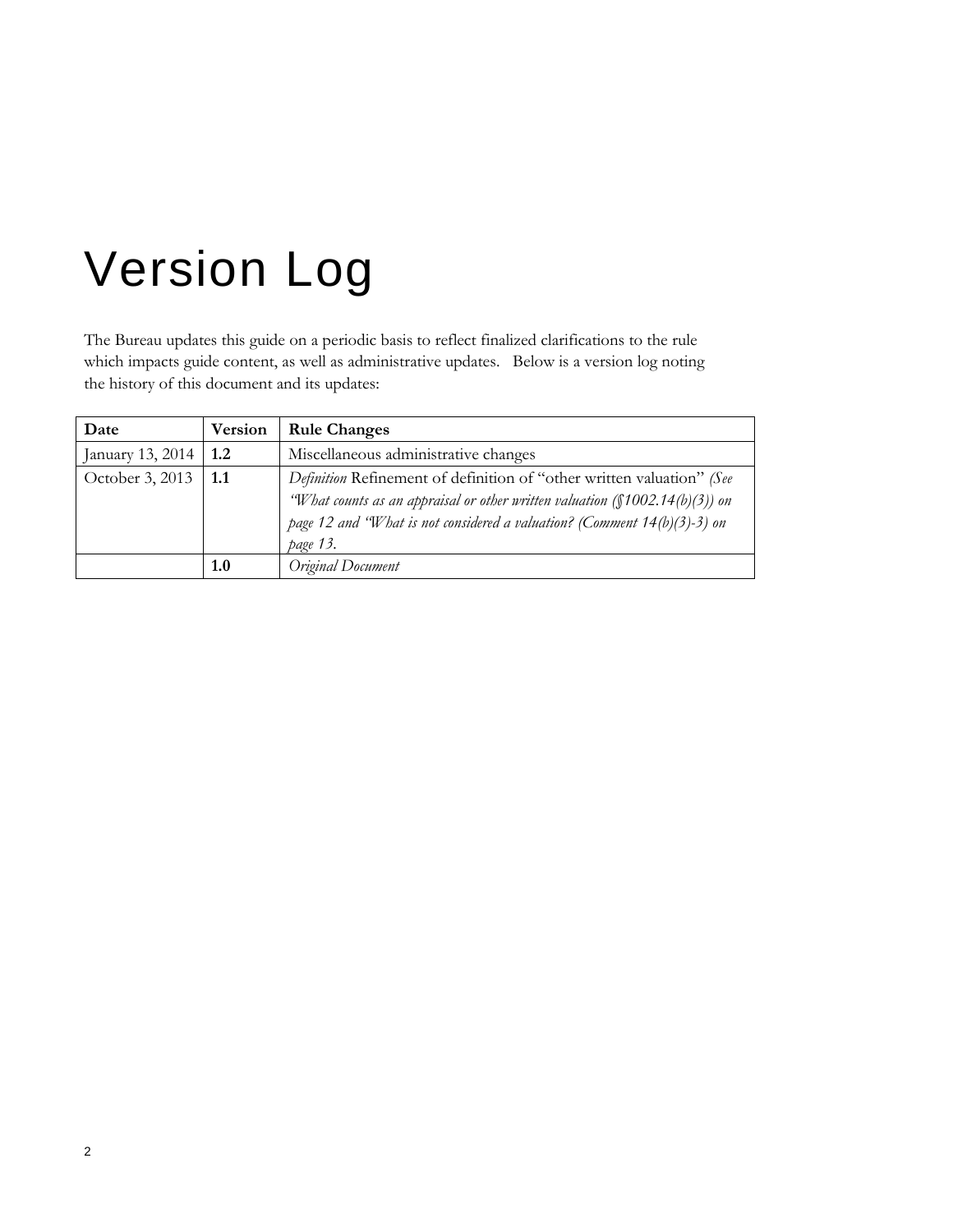## Table of Contents

| 1. |     |                                                                                   |  |
|----|-----|-----------------------------------------------------------------------------------|--|
|    | Ι.  |                                                                                   |  |
|    | Π.  |                                                                                   |  |
|    |     | III. Who can I contact about this guide or the Equal Credit Opportunity Act       |  |
| 2. |     |                                                                                   |  |
|    | I.  |                                                                                   |  |
|    | II. |                                                                                   |  |
|    |     | III. What loans are covered by the ECOA Valuations Rule? ( $\{(1002.14(a)(1))$ 10 |  |
|    |     | IV. What loans are not covered by the ECOA Valuations Rule? 11                    |  |
| 3. |     |                                                                                   |  |
|    | I.  |                                                                                   |  |
|    | П.  | What counts as an appraisal or other written valuation? $(\S 1002.14(b)(3))12$    |  |
|    |     |                                                                                   |  |
| 4. |     | How do I comply with the ECOA Valuations Rule?14                                  |  |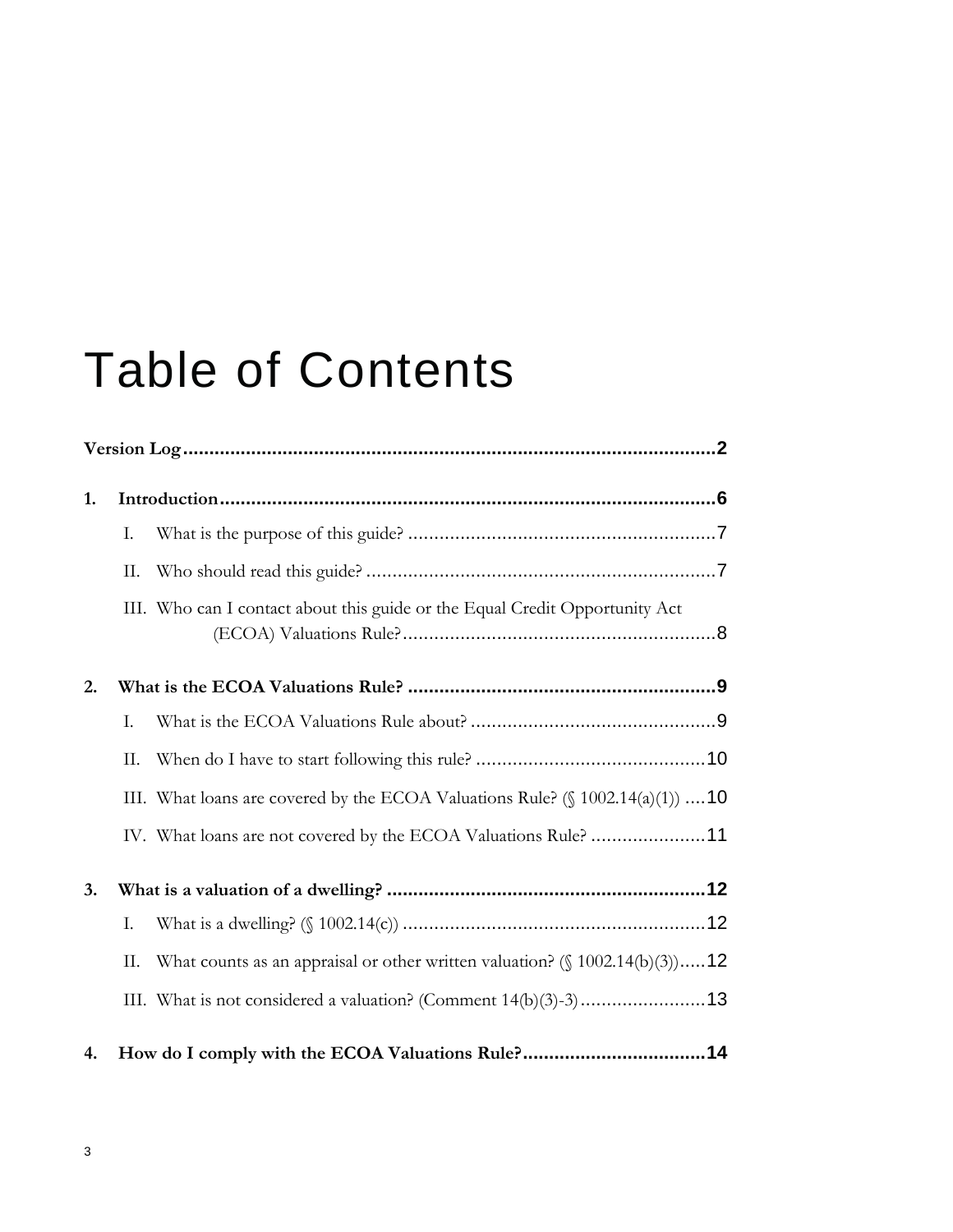|    | I.    |                                                                                                                                                            |
|----|-------|------------------------------------------------------------------------------------------------------------------------------------------------------------|
|    | П.    | What text should I use in my standard disclosure notice? (Appendix C, Sample                                                                               |
|    |       | III. What are my obligations if the loan does not close or the account does not                                                                            |
| 5. |       |                                                                                                                                                            |
|    | Ι.    | How can I deliver the valuation copies to the applicants? (Comment $14(a)(1)$ -                                                                            |
|    | П.    |                                                                                                                                                            |
|    |       | III. What if there is more than one applicant? Do I have to send the disclosure and                                                                        |
|    |       | IV. When must the copies of valuations be provided to applicants? Can I save up<br>my valuations and send them all at once? (Comments $14(a)(1) - 4(ii)$ , |
|    | V.    | If I get multiple versions of a valuation, do I have to send them all to the                                                                               |
|    |       | VI. When can the applicant waive the timing requirements of the ECOA                                                                                       |
|    |       | VII. How does a waiver work if there is more than one applicant? (Comment 14(a)-                                                                           |
|    | VIII. | How can an applicant give a waiver? (Comment 14(a)(1)-6)21                                                                                                 |
|    |       | IX. What happens if there is a clerical error in a valuation? $(\frac{1002.14(a)(1))}{}$ .                                                                 |
|    | Χ.    | A third-party provider says the valuation contains proprietary information that<br>I cannot disclose to others. How can I provide a copy to the applicant? |
|    |       |                                                                                                                                                            |
| 6. |       | What else do I need to know about the ECOA Valuations Rule? 23                                                                                             |
|    | Ι.    | How do the ECOA Valuations Rule and the Appraisals for Higher-Priced                                                                                       |
|    | П.    | This rule implements an amendment to ECOA, which deals with lending<br>discrimination. How might discrimination occur in a valuation?25                    |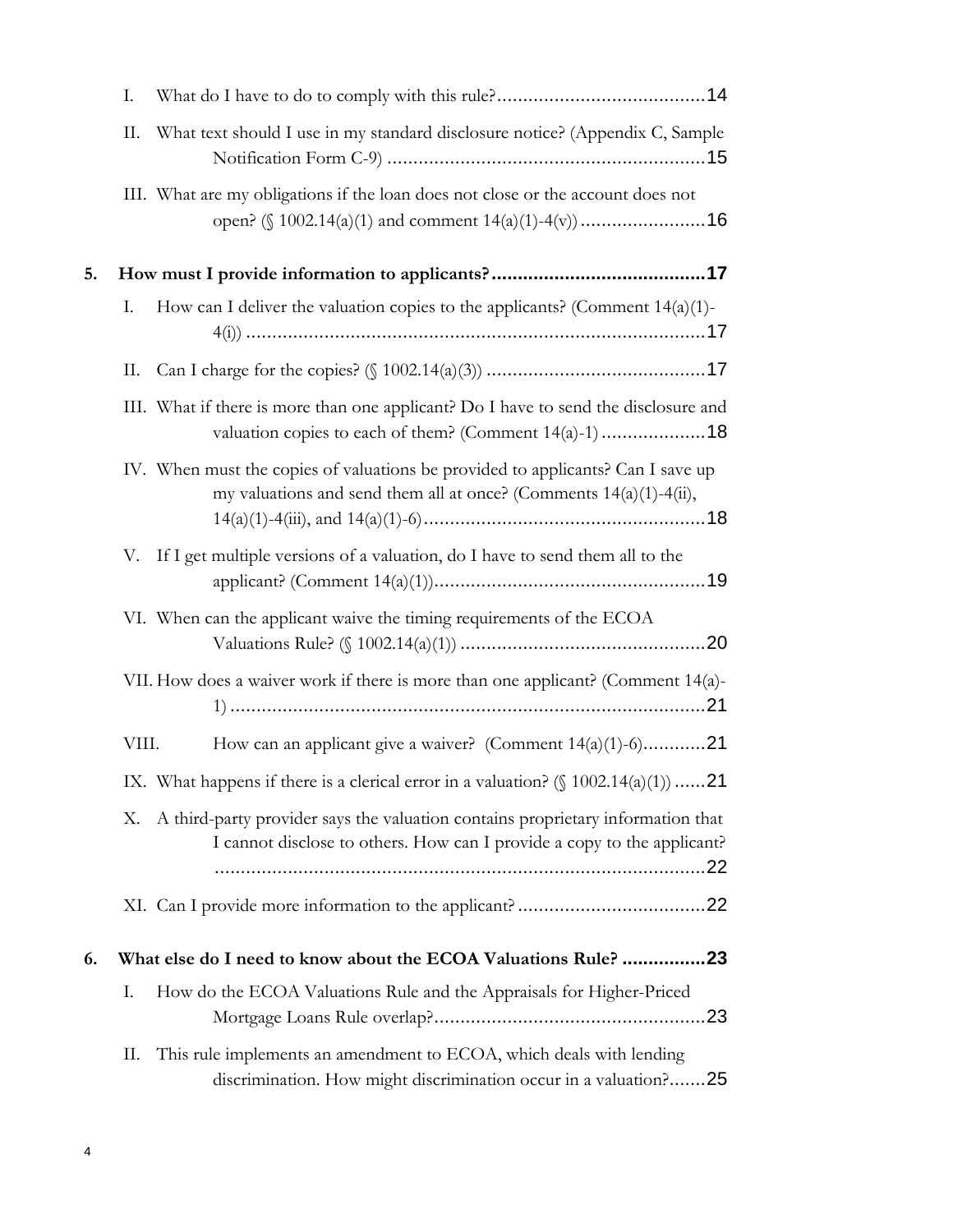|  | 7. Practical Implementation and Compliance Considerations 26        |    |
|--|---------------------------------------------------------------------|----|
|  |                                                                     |    |
|  | I. Where can I find a copy of the ECOA Valuations Rule and get more |    |
|  |                                                                     | 29 |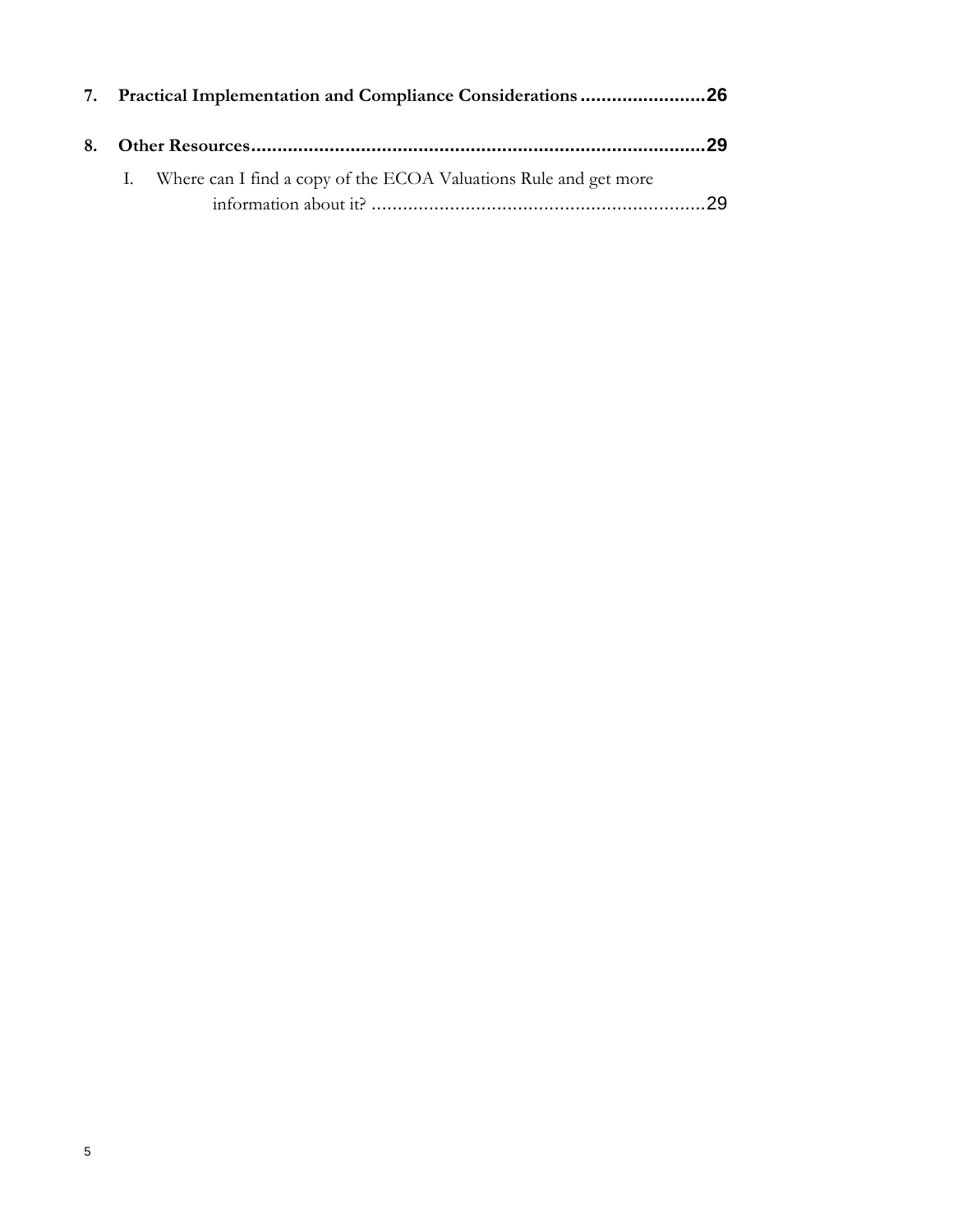## <span id="page-5-0"></span>1. Introduction

The Equal Credit Opportunity Act (ECOA), enacted in 1974, and its implementing rules (known as Regulation B) prohibit creditors from discriminating on the basis of race, color, religion, national origin, sex, marital status, age (provided that the applicant has the capacity to contract), because all or part of an applicant's income derives from public assistance, or because the applicant has in good faith exercised rights under certain credit laws, including the Truth in Lending Act (TILA).

In 2010, the Dodd-Frank Wall Street Reform and Consumer Protection Act (the Dodd-Frank Act) amended ECOA provisions to provide guarantees that applicants receive important information about their home value estimates. In January 2013, to implement these amendments, the Consumer Financial Protection Bureau finalized the Disclosure and Delivery Requirements for Copies of Appraisals and Other Written Valuations Under the Equal Credit Opportunity Act (Regulation B) rule. The rule is referred to in this guide as the ECOA Valuations Rule.

Before the new rule, Regulation B required only that creditors provide copies of appraisals to applicants upon request and notify them of their right to make a request. The ECOA Valuations Rule changes both of these requirements.

The ECOA Valuations Rule requires creditors to disclose to applicants that they have the right to receive copies of appraisals and written valuations.

The ECOA Valuations Rule also requires creditors to automatically send a free copy of home appraisals and other written valuations promptly after they are completed, regardless of whether credit is extended, denied, incomplete, or withdrawn.

The new rule applies to all written valuations (not just appraisals) that you develop in connection with an application for covered transaction. It covers all first liens on dwellings, including closedend mortgage loans and open-end loans.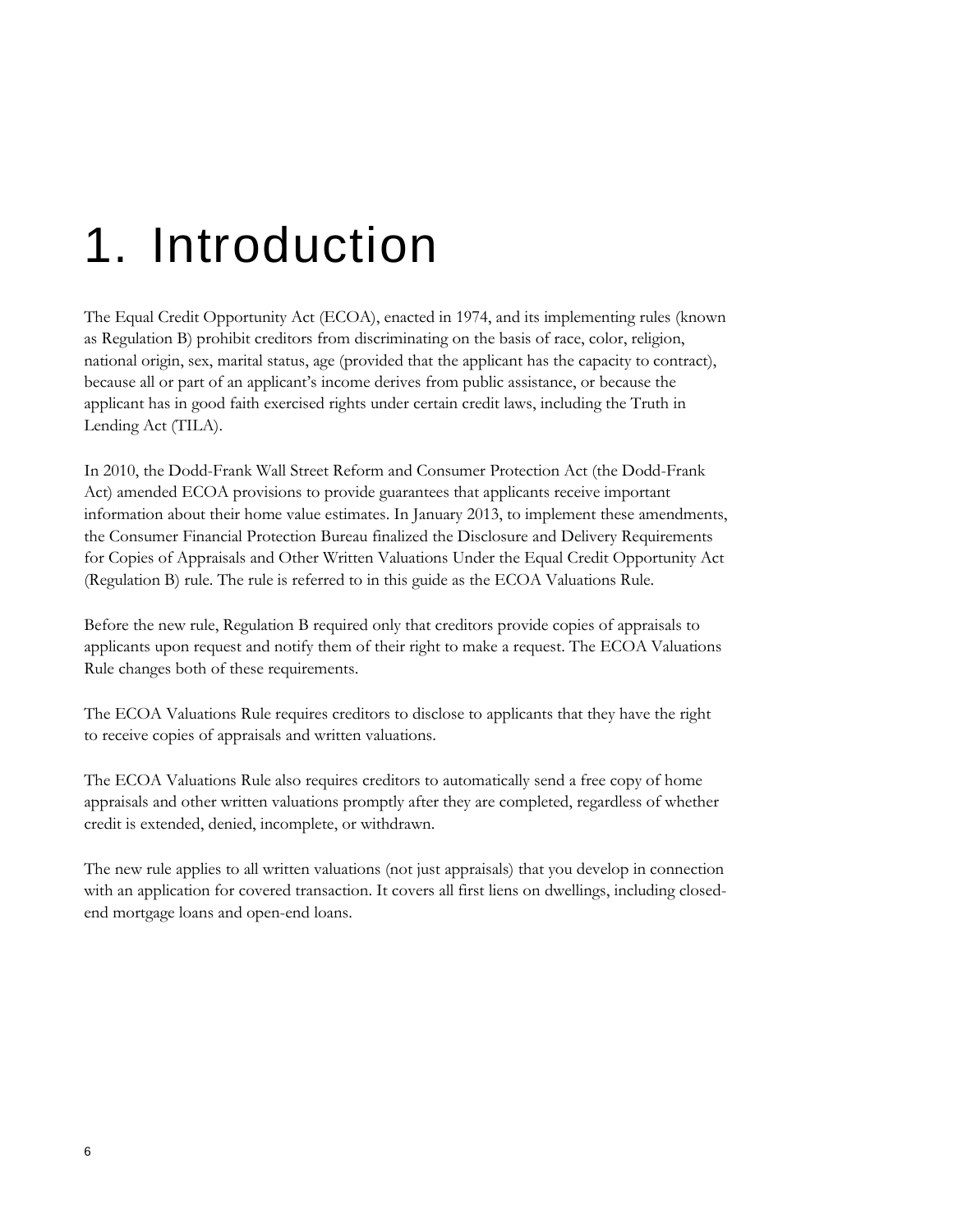### <span id="page-6-0"></span>I. What is the purpose of this guide?

This guide provides a summary of the ECOA Valuations Rule. This guide also highlights issues that small creditors, and those that work with them, might find helpful to consider when implementing the rule.

The focus of this guide is the ECOA Valuations Rule (with a limited discussion of a related rule under TILA). This guide does not discuss other federal or state laws governing consumer access to appraisals and other written valuations.

The Bureau believes that most creditors are already providing appraisal reports for many mortgage loans due to pre-existing industry standards imposed by the government-sponsored enterprises. However, creditors will likely need to update their processes, origination and underwriting guidelines, software, or other aspects of their business operations to comply with this rule.

Changes related to this rule may take careful planning, time, or resources to implement. This guide will help you identify and plan for necessary changes.

The guide summarizes the ECOA Valuations Rule, but it is not a substitute for the rule. Only the rule and its Official Interpretations can provide definitive information regarding its requirements. The discussions below provide citations to the sections of the rule on the subject being discussed. Keep in mind that the Official Interpretations, which provide detailed explanations of many of the rule's requirements, are found after the text of the rule and its appendices. The interpretations are arranged by rule section and paragraph for ease of use. The complete rule, including the Official Interpretations, is available at

[http://www.consumerfinance.gov/regulations/disclosure-and-delivery-requirements-for-copies](http://www.consumerfinance.gov/regulations/disclosure-and-delivery-requirements-for-copies-of-appraisals-and-other-written-valuations-under-the-equal-credit-opportunity-act-regulation-b/)[of-appraisals-and-other-written-valuations-under-the-equal-credit-opportunity-act-regulation-b/.](http://www.consumerfinance.gov/regulations/disclosure-and-delivery-requirements-for-copies-of-appraisals-and-other-written-valuations-under-the-equal-credit-opportunity-act-regulation-b/)

Provisions of the 2013 ECOA Valuation Rule were later clarified with the publication of the [October 2013 Final Rule.](https://www.federalregister.gov/articles/2013/10/01/2013-22752/equal-credit-opportunity-act-regulation-b-real-estate-settlement-procedures-act-regulation-x-and)

At the end of this guide, there is more information about the rule and a list of additional resources.

### <span id="page-6-1"></span>II. Who should read this guide?

If your organization originates open-end or closed-end loans secured by first liens on dwellings, you may find this guide helpful. Note that credit unions that previously followed National Credit Union Administration rules requiring them to provide appraisals only when members asked for copies must follow this rule.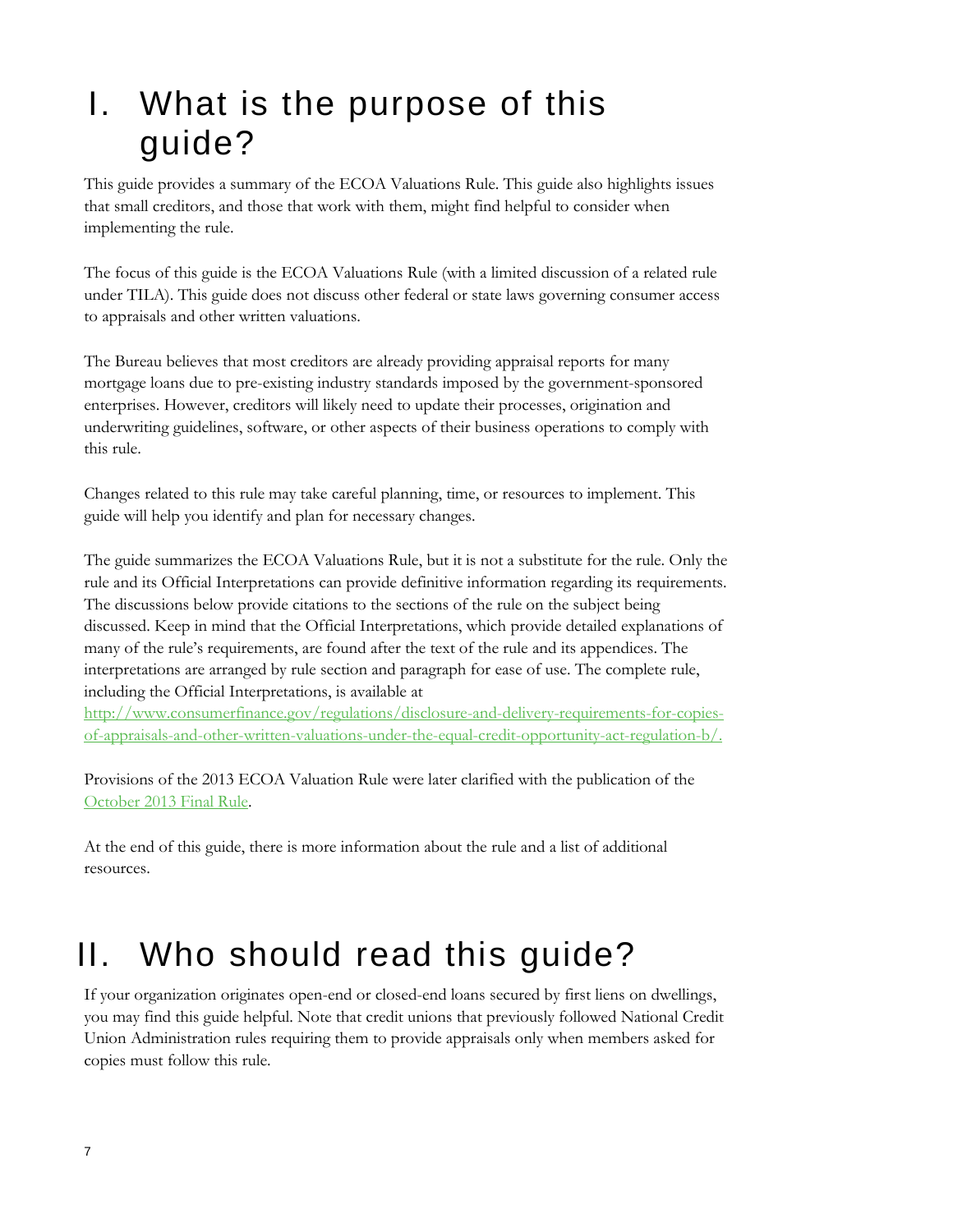This guide may also be helpful to software providers and other companies that serve as business partners to creditors.

This guide will help you determine whether this rule regulates the loans you originate and if so, what your compliance obligations are.

#### <span id="page-7-0"></span>III. Who can I contact about this guide or the Equal Credit Opportunity Act (ECOA) Valuations Rule?

If, after reviewing this guide and the regulation(s) and commentary it addresses, you have a question regarding regulatory interpretation, please email CFPB\_reginquiries@cfpb.gov with your specific question, including reference to the applicable regulation section(s). If you do not have access to the internet, you may leave this information in a voicemail at 202-435-7700.

Email comments about the guide to CFPB\_MortgageRulesImplementation@cfpb.gov. Your feedback is crucial to making sure the guide is as helpful as possible. The Bureau welcomes your suggestions for improvements and your thoughts on its usefulness and readability.

The Bureau is particularly interested in feedback relating to:

- $\Box$  How useful you found this guide for understanding the rule
- $\Box$  How useful you found this guide for implementing the rule at your business
- $\square$  Suggestions you have for improving the guide, such as additional implementation tips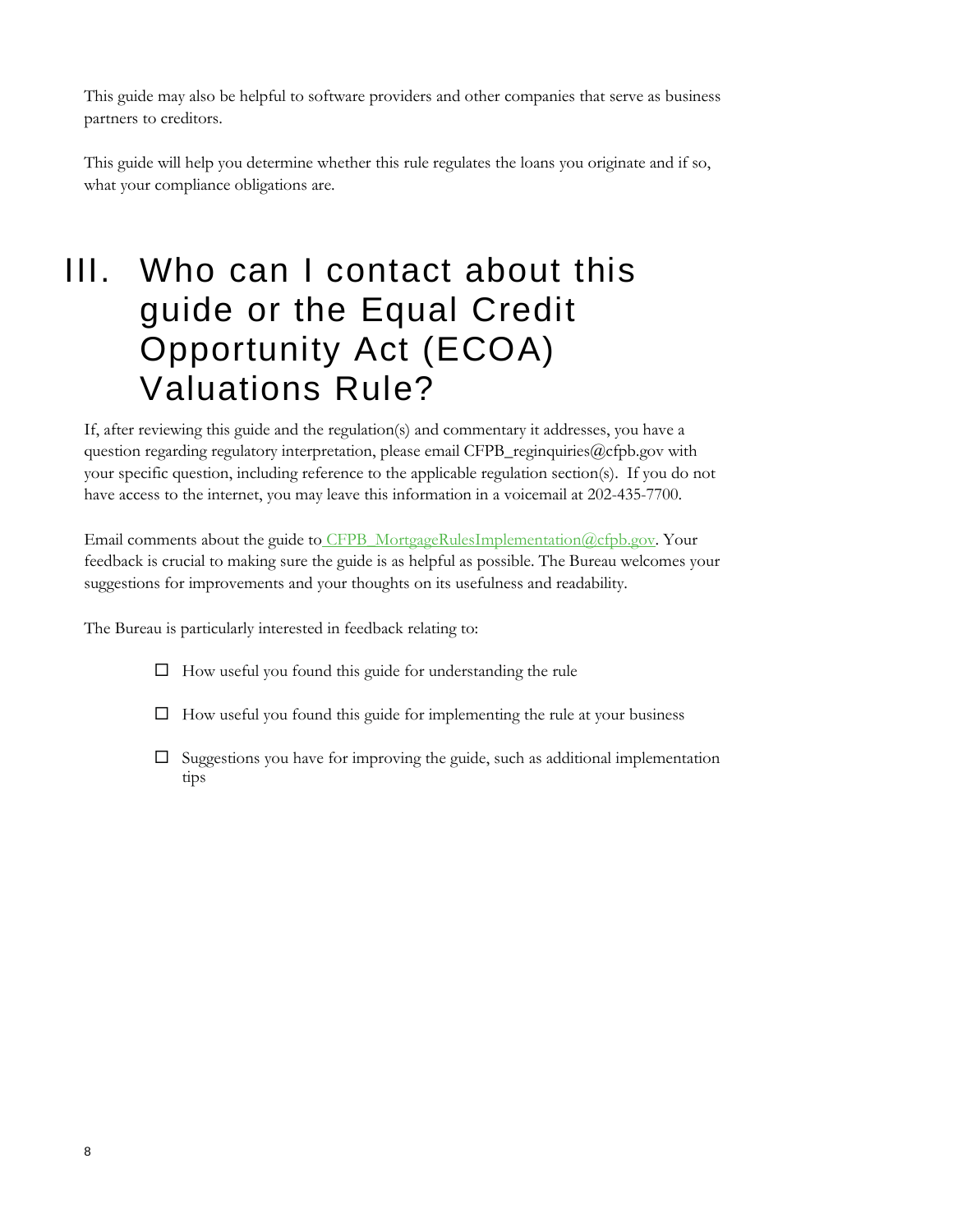## <span id="page-8-0"></span>2. What is the ECOA Valuations Rule?

#### <span id="page-8-1"></span>I. What is the ECOA Valuations Rule about?

The new ECOA Valuations Rule amends the appraisal provisions of ECOA's Regulation B. It updates current ECOA rules to say that you must provide applicants for first-lien loans on a dwelling with copies of appraisals, as well as other written valuations, developed in connection with the application, whether or not the applicants request copies.

Under the ECOA Valuations Rule:

- $\Box$  When you receive an applicant's application, you have three business days to notify the applicant of the right to receive a copy of appraisals.
- $\Box$  You must promptly share copies of appraisals and other written valuations with the applicant.
- $\Box$  Promptly means promptly upon completion, or at least three business days before consummation (for closedend credit) or account opening (for open-end credit), whichever is earlier. As summarized below, the Official Interpretations of the regulation provide examples for guidance. *(See "When must copies of valuations be provided to applicants?" on page [11\)](#page-10-0)*

**Implementation Tip:** Look at your underwriting process and see what written estimates of value your organization is collecting. Figure out how you will copy and share those estimates with consumers "promptly upon completion." Consider what, if any, review process your organization typically undertakes for these valuations, so you know when they will be viewed as "completed" and can be sent to consumers. Additional guidance on the types of estimates that are considered "valuations" under the ECOA Valuations Rule appears below.

 $\Box$  The applicant can waive the right to receive copies of the appraisal or other written valuations in advance of the closing, but in those cases, you must still deliver the copies at or prior to consummation or account opening.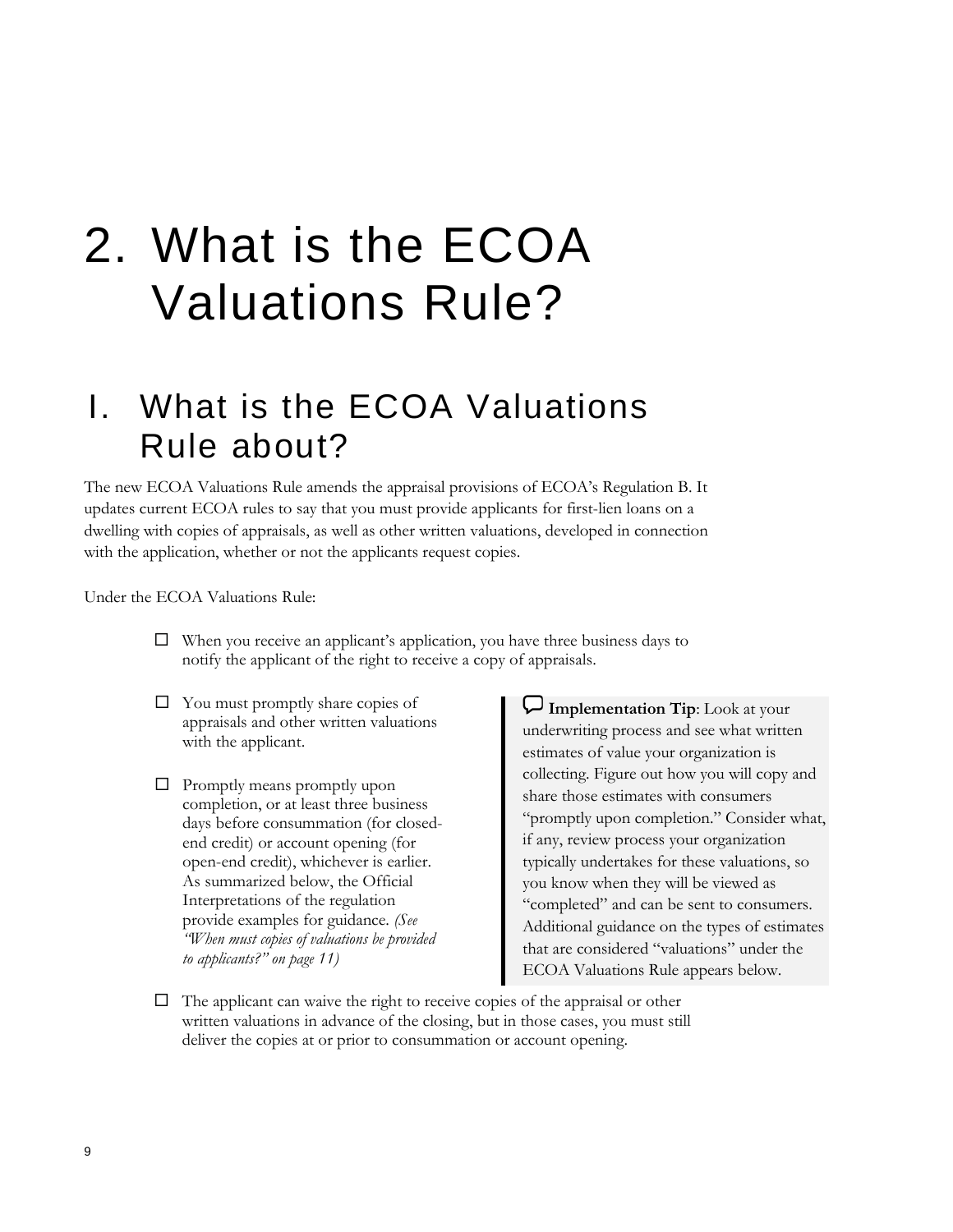$\Box$  If you do not consummate the loan or open the account and the applicant has provided a waiver, you have 30 days after you determine that the loan will not consummate or open to send the applicant a copy of the appraisal and other written valuations.

You cannot charge for copies of appraisals or other written valuations, but you can charge the applicant a reasonable fee to reimburse you for the cost of preparing appraisals and other written valuations, unless applicable law prohibits it or otherwise restricts it. You may not upcharge consumers by adding fees to the cost of preparing the appraisal or other written valuations.

#### <span id="page-9-0"></span>II. When do I have to start following this rule?

You must follow the ECOA Valuations Rule for applications received on or after January 18, 2014. For example, an application received on January 17, 2014, for a loan not scheduled to close until February 2014, would not be covered by the ECOA Valuations Rule.

#### <span id="page-9-1"></span>III. What loans are covered by the ECOA Valuations Rule?  $(S 1002.14(a)(1))$

The rule covers applications for closed-end or open-end credit secured by a first lien on a dwelling. These include:

- $\square$  Loans for business purposes (for example, a loan to start a business), investment or leisure purposes (such as a vacation home or investment property), or consumer purposes (for example, a loan to purchase a home)
- $\square$  Loss-mitigation transactions, such as loan modifications, short sales, and deed-inlieu transactions, if they are credit transactions covered by Regulation B
- $\square$  Loans secured by mobile or manufactured homes
- $\Box$  Reverse mortgages
- $\Box$  Time-share loans if they are credit transactions covered by Regulation B (and if, as in each of the above examples, they are secured by a first lien on a dwelling)

**Implementation Tip:** Plan to update your Regulation B appraisal notice for firstlien transactions. Once the ECOA Valuations Rule takes effect, the Regulation B appraisal notice also will no longer be required for second-lien or other subordinate-lien transactions. The text of a sample notice is in Appendix C, Form C-9.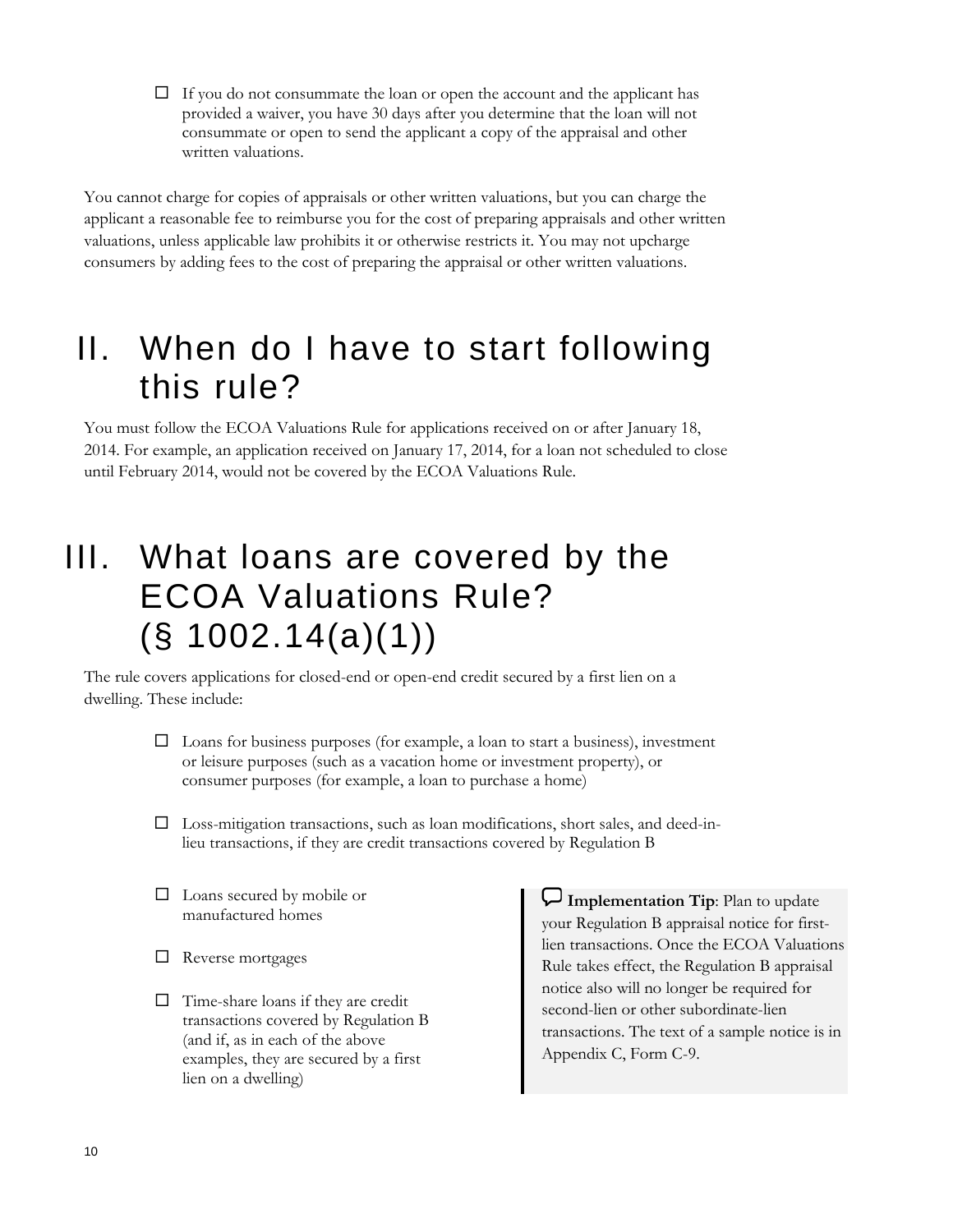If you are unsure whether a transaction is covered, consider whether there is an "applicant" or "application" for an "extension of credit" as required by Regulation B.

#### <span id="page-10-0"></span>IV. What loans are not covered by the ECOA Valuations Rule?

The ECOA Valuations Rule does not cover second liens and other subordinate loans and loans that are not secured by a dwelling (such as loans secured solely by land).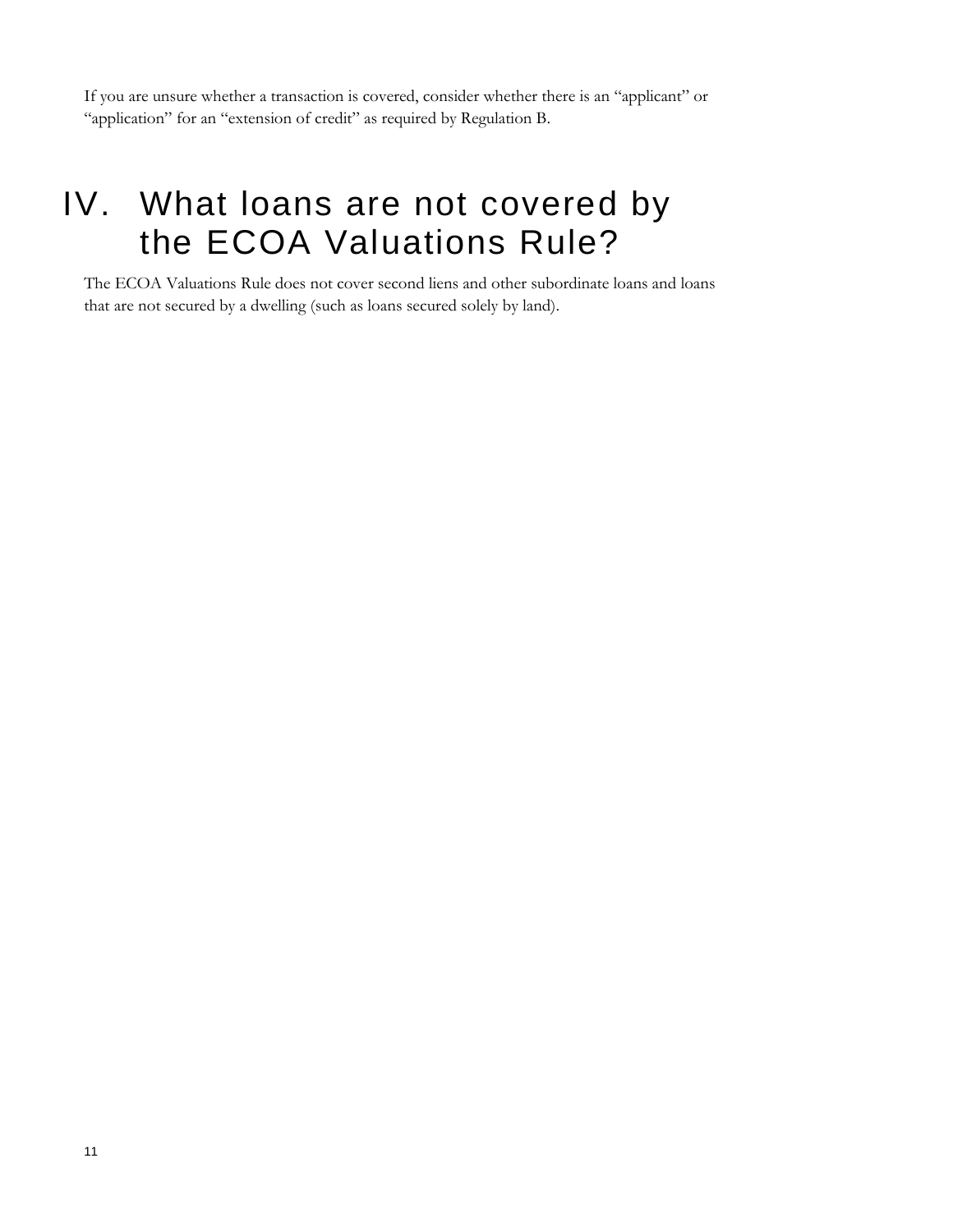## <span id="page-11-1"></span>3. What is a valuation of a dwelling?

#### <span id="page-11-2"></span>I. What is a dwelling? (§ 1002.14(c))

A dwelling is a residential structure that contains one to four units whether or not that structure is attached to real property. The term includes, but is not limited to, individual condominium units, mobile homes, and manufactured homes.

#### <span id="page-11-0"></span>II. What counts as an appraisal or other written valuation?  $(S 1002.14(b)(3))$

A "valuation" is any estimate of the value of a dwelling developed in connection with an application for credit.

Here is a **nonexclusive list of valuations** (Comment 14(b)(3)-1):

- An appraiser's report (whether or not the appraiser is licensed or certified), including the appraiser's estimate of the property's value or opinion of value.
- $\Box$  A document your staff prepares that assigns value to the property

**Implementation Tip**: Most first mortgage creditors already provide appraisals to applicants. If you are not also sharing other written valuations, you will need to update your systems to do so. You may also find it useful to review your loan application and underwriting process to identify other written valuations that are developed in connection with first mortgage applications.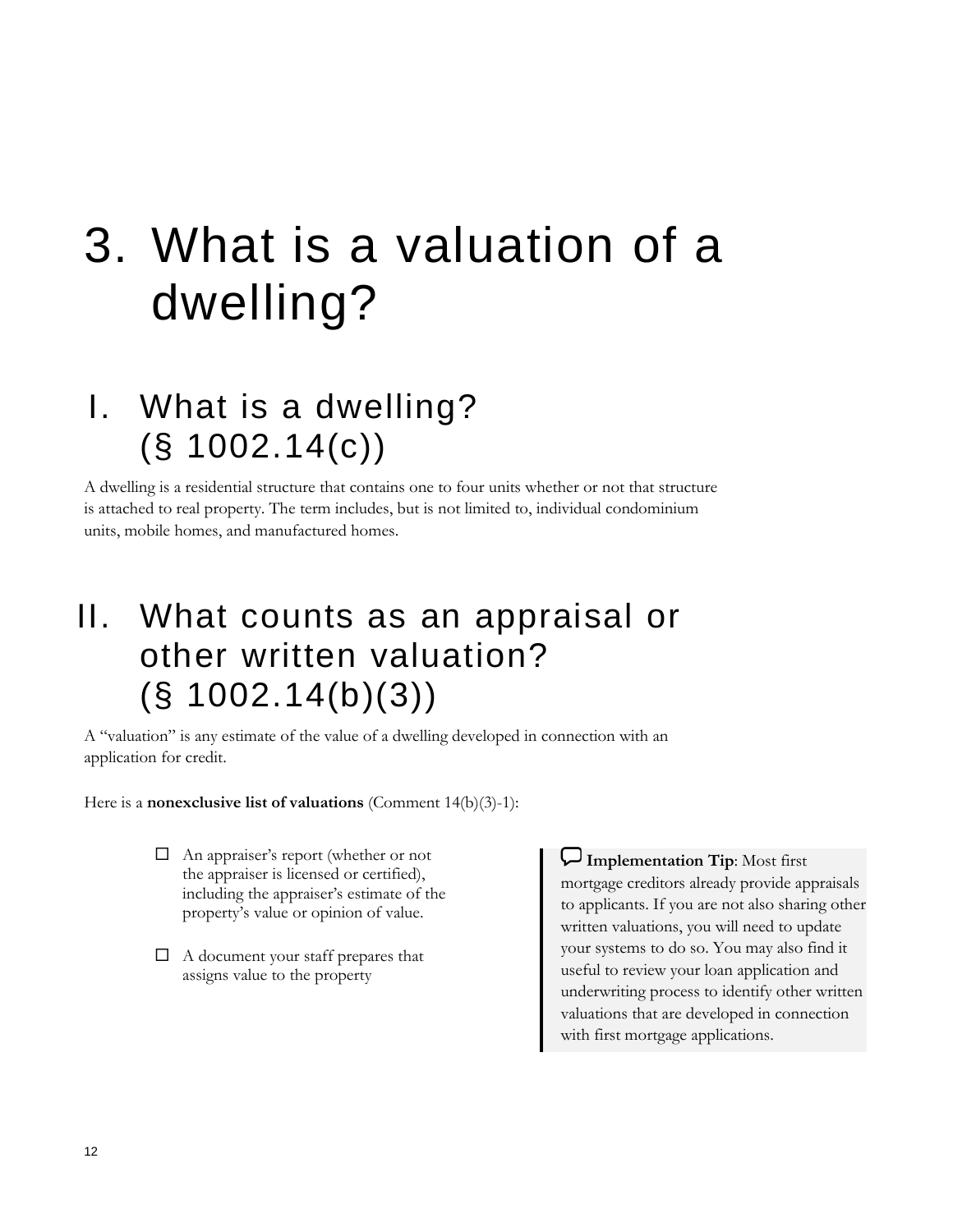- $\Box$  A report approved by a government-sponsored enterprise for describing to the applicant an estimate developed by the enterprise's proprietary methodology or mechanism
- $\Box$  Automated valuation model reports used to estimate the property's value
- $\Box$  A broker price opinion prepared by a real estate broker, agent, or sales person to estimate the property's value

You must also share with the applicant any attachments or exhibits that are an integrated part of the valuation.

Keep in mind that if a valuation is developed in connection with the application, then you must provide a copy to the applicant, even if you do not use the valuation or you use it only for a limited purpose.

### <span id="page-12-0"></span>III. What is not considered a valuation? (Comment 14(b)(3)-3)

Not all documents that discuss or restate a property's value are valuations. Documents that discuss property value but are not valuations include:

- $\Box$  Internal documents that merely restate the estimated value of the dwelling contained in an appraisal or other written valuation you are providing to the applicant (for example, an internal email that only mentions the appraised value in the appraiser's report to be provided to the applicant)
- $\Box$  Government agency statements of appraised value that are publicly available
- $\square$  Publicly-available lists of valuations (such as published sales prices or mortgage amounts, tax assessments, and retail price ranges)
- Manufacturers' invoices for manufactured homes
- $\Box$  Reports reflecting property inspections that do not provide an estimate of the value of the property and are not used to develop an estimate of the value of the property

Appraisal reviews that do not include the appraiser's estimate of the property's value or opinion of value

In addition, an appraisal review that does not itself state a different estimate from the appraisal would not be a valuation you must provide to the applicant.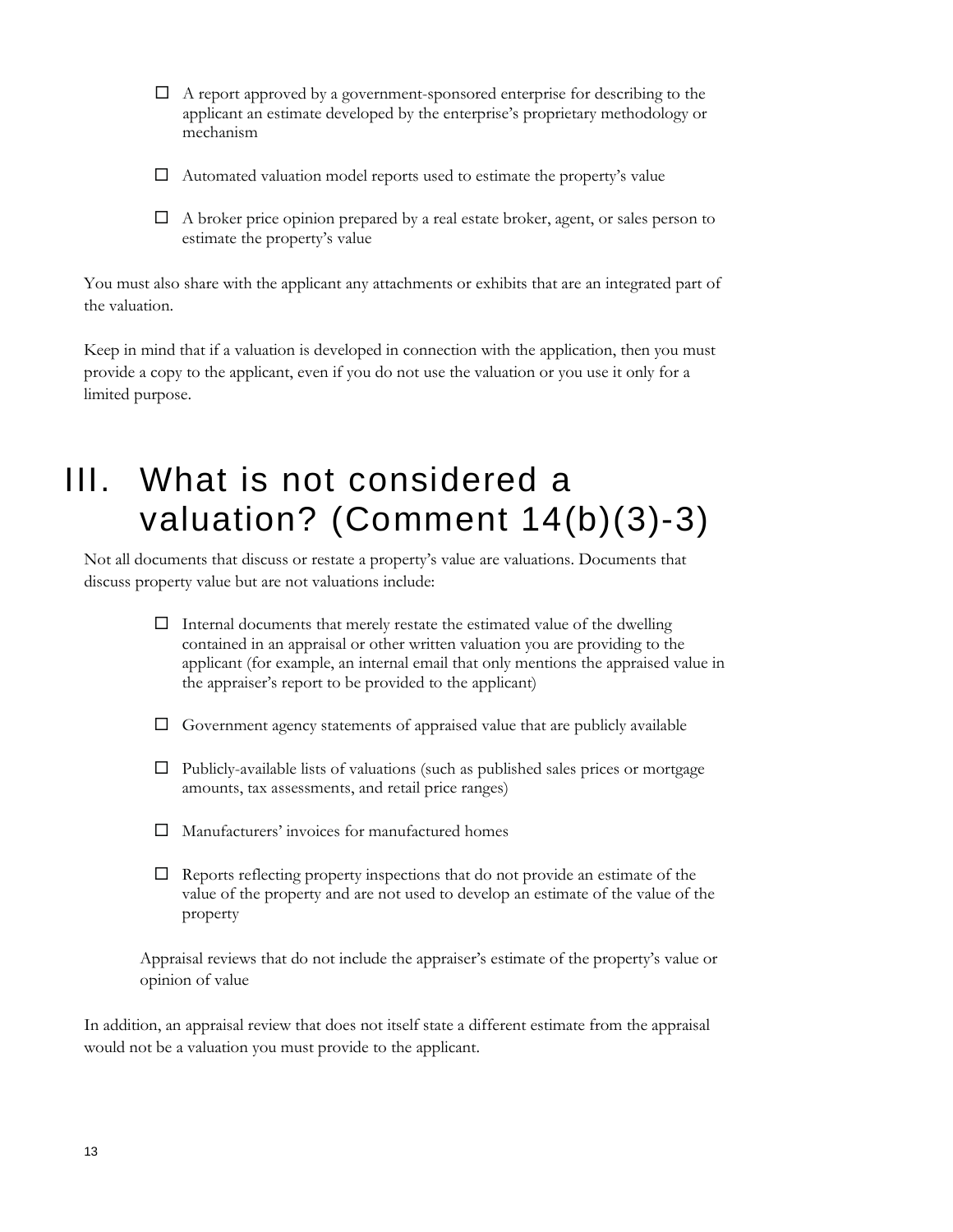### <span id="page-13-0"></span>4. How do I comply with the ECOA Valuations Rule?

#### <span id="page-13-1"></span>I. What do I have to do to comply with this rule?

To comply with the ECOA Valuations Rule:

- $\Box$  You must notify the applicant in writing within three business days of application of the right to receive a copy of any appraisal developed in connection with the application.
- $\Box$  If you have an application that was **not** originally going to be secured by a first lien on a dwelling and you later determine that **it will** be secured by a first lien on a dwelling, then you have three business days after you determine the change has occurred to notify the applicant about the right to receive appraisals.
- $\square$  When processing an application for a closed-end loan, you must deliver copies of appraisals and other written valuations "promptly upon completion," or three business days before consummation, whichever is earlier. For example, if a loan will close on Friday, April 4, you must deliver the valuation no later than Tuesday, April 1.
- $\square$  When processing an application for an open-end loan, you must deliver copies of appraisals and other written valuations "promptly upon completion," or three business days before account opening, whichever is earlier.
- $\Box$  You cannot charge the applicant for copies of any appraisal or written valuation you provide; however, you can charge a reasonable fee to reimburse the cost of the appraisal or other written valuation if not otherwise prohibited by law.
- $\Box$  For applicants who waive the right to receive the required copies at least three business days before consummation or account opening, you must provide the copies either at, or prior to, consummation or account opening.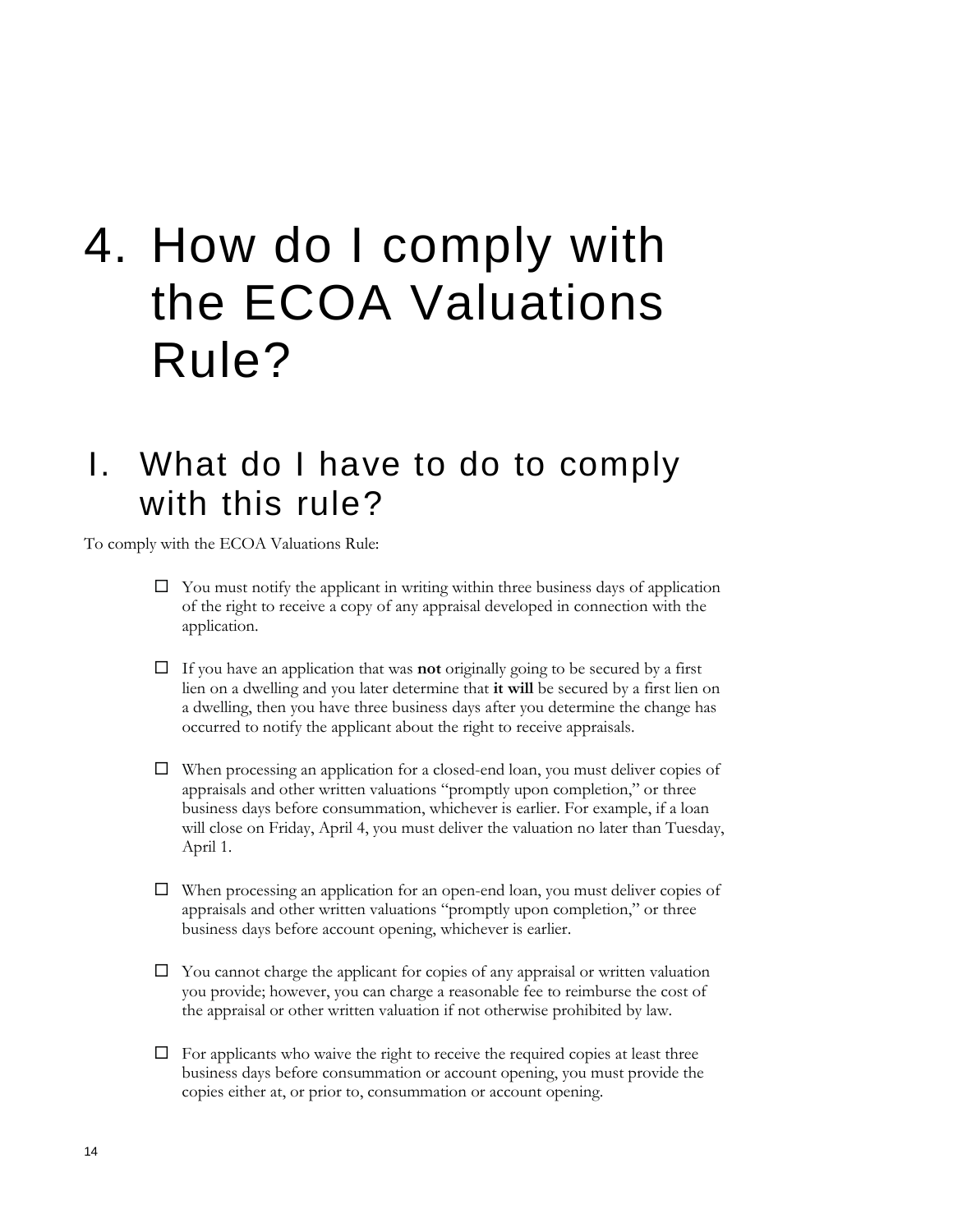If the loan is a closed-end, higher-priced transaction, you must also determine whether it is covered by the TILA appraisal requirements in the Appraisals for Higher-Priced Mortgage Loans Rule (HPML Appraisal Rule) under Regulation Z.

The HPML Appraisal Rule is further discussed below*. (See "How do the ECOA Valuations Rule and the Appraisals for Higher-Priced Mortgage Loans Rule overlap?" on page [23.\)](#page-22-1)* For more information on that rule, *see* http://www.consumerfinance.gov/regulations/appraisals-for-higher-pricedmortgage-loans or consult the Bureau's Small Entity Compliance Guide: TILA Higher-Priced Mortgage Loans Appraisal Rule.

The ECOA Valuations Rule does not provide a definition of "business days" for purposes of the timing of the consumer notice and for providing copies of appraisals and other written valuations.

For loans covered by the HPML Appraisal Rule, consult the Bureau's Small Entity Compliance Guide: TILA Higher-Priced Mortgage Loans Appraisal Rule.

For other loans, you can apply your own reasonable definition, which may include counting Saturdays – as provided, for example, in the alternative definition in Regulation Z,  $\int$  1026.2(a)(6).

#### <span id="page-14-0"></span>II. What text should I use in my standard disclosure notice? (Appendix C, Sample Notification Form C-9)

The sample notice contained in an appendix to Regulation B states:

"We may order an appraisal to determine the property's value and charge you for this appraisal. We will promptly give you a copy of any appraisal, even if your loan does not close. You can pay for an additional appraisal for your own use at your own cost."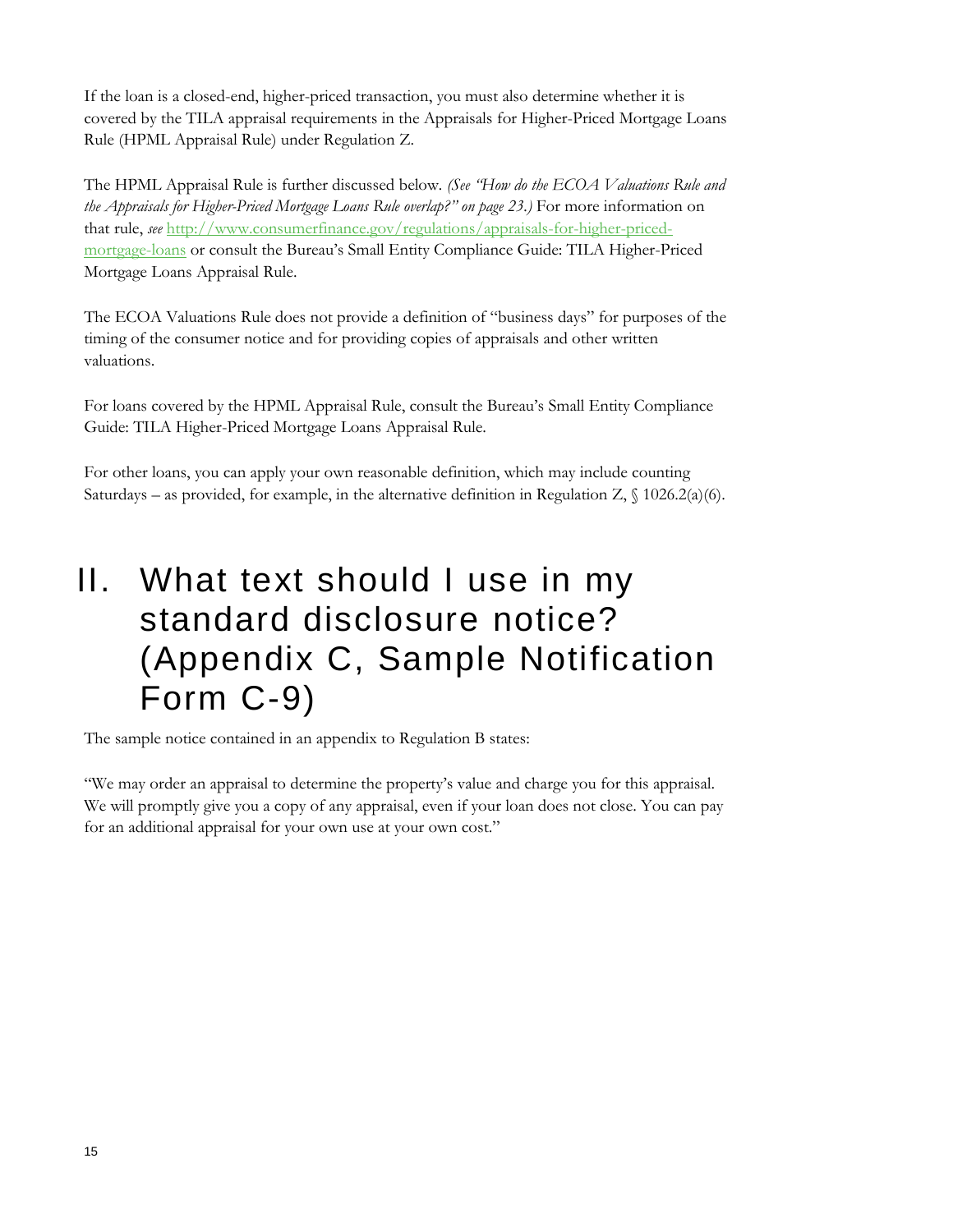#### <span id="page-15-0"></span>III. What are my obligations if the loan does not close or the account does not open? (§ 1002.14(a)(1) and comment  $14(a)(1)-4(v))$

If you determine that you are not going to close a loan or open a credit line, you still have to give the applicant a copy of the appraisal and other written valuations "promptly upon completion." If the applicant has waived that deadline, you must provide copies of the appraisal and other written valuations to the applicant 30 days after you determine the transaction will not close.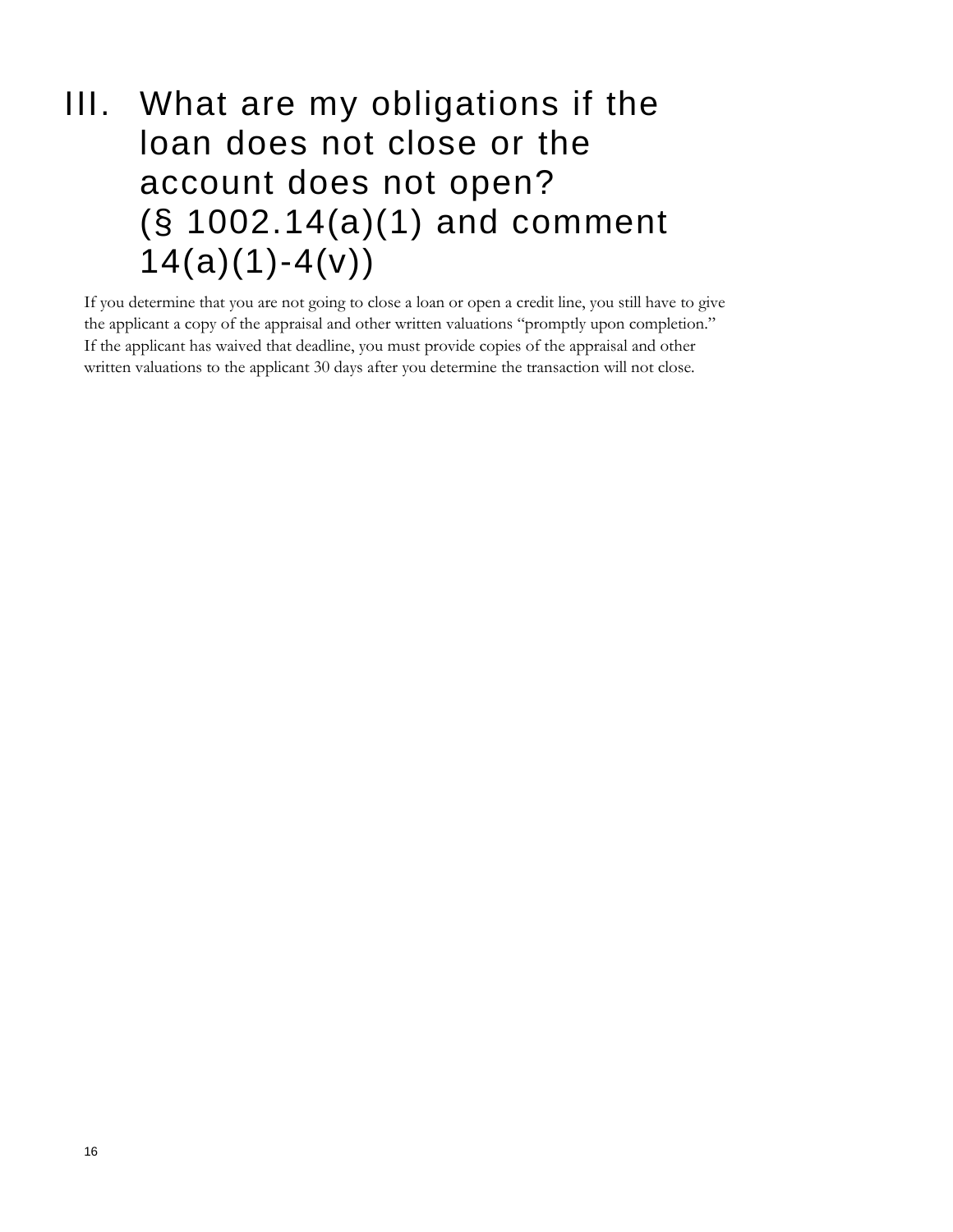## <span id="page-16-0"></span>5. How must I provide information to applicants?

#### <span id="page-16-1"></span>I. How can I deliver the valuation copies to the applicants? (Comment 14(a)(1)-4(i))

Send the copies to the applicant's last-known physical or electronic address. Delivery occurs three business days after you mail or transmit the copies, or whenever you have evidence indicating that the applicant received the copies.

For electronic delivery, you must obtain the applicant's consent under the Electronic Signatures in Global and National Commerce Act (E-Sign Act). You will find information about E-Sign at [http://www.fdic.gov/regulations/compliance/manual/pdf/X-3.1.pdf.](http://www.fdic.gov/regulations/compliance/manual/pdf/X-3.1.pdf)

### <span id="page-16-2"></span>II. Can I charge for the copies? (§ 1002.14(a)(3))

You cannot charge fees for photocopying or to cover the cost of postage to mail copies of appraisals or other written valuations.

You may charge a reasonable fee to cover the cost of developing an appraisal or other written valuation, except as otherwise provided by law. You cannot condition providing copies on payment of this fee, however. If you receive a completed valuation, you must promptly provide it to the applicants, even if they do not pay for it. To ensure payment, you can collect payment before ordering the appraisal or other written valuation, subject to restrictions for some mortgages under Regulation  $Z$  ( $\int$  1026.19(a)(ii)). Alternatively, if you collect payment at closing, you can also provide the copy at that time if you obtain a waiver.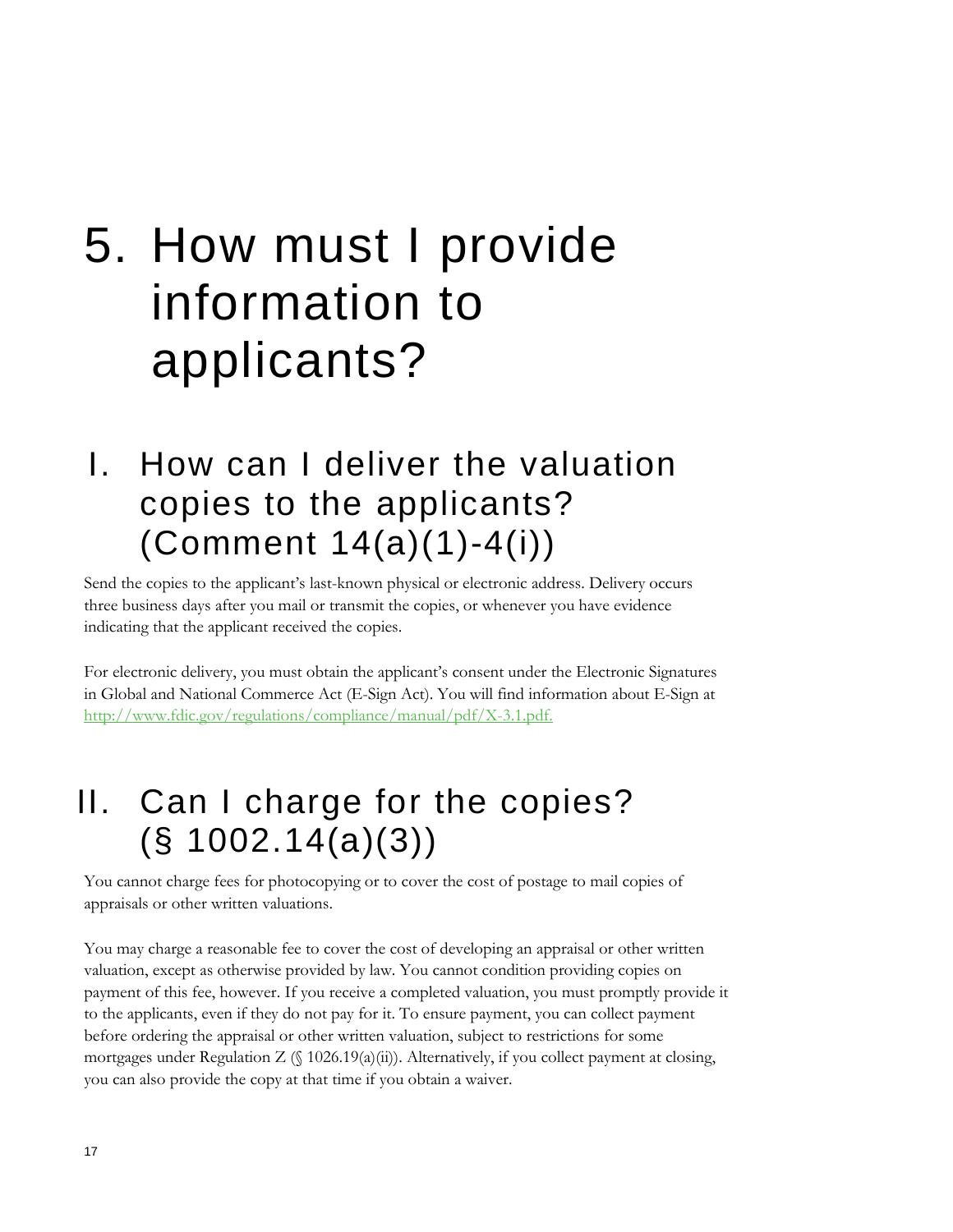#### <span id="page-17-0"></span>III. What if there is more than one applicant? Do I have to send the disclosure and valuation copies to each of them? (Comment 14(a)-1)

If there is more than one applicant, you may give the disclosure and copies to one applicant. However, if it is readily apparent that one of the applicants is the primary applicant, the disclosure and copies should be given to that applicant.

#### <span id="page-17-1"></span>IV. When must the copies of valuations be provided to applicants? Can I save up my valuations and send them all at once? (Comments 14(a)(1)-4(ii), 14(a)(1)-4(iii), and 14(a)(1)-6)

You must send valuations promptly upon completion. If one valuation is completed, it may be possible to wait a few days for another valuation to be completed, as long as copies are provided at least three business days before closing. However, waiting for longer than a few days reduces the likelihood that delivery of the first valuation will be prompt. If you obtain a waiver from the applicant, you can wait until closing to provide the valuations all at once.

The "promptly upon completion" standard does not refer to a particular time period. Its application and meaning depend on the facts and circumstances, including (but not limited to):

- $\Box$  When you receive the appraisal or other written valuation
- $\Box$  The extent of any review or revisions you do after receiving it

**"Completion"** of an appraisal or other written valuation occurs when you get the last version of that appraisal or other written valuation, or when it is apparent to you that there will be only one version of that appraisal or other written valuation.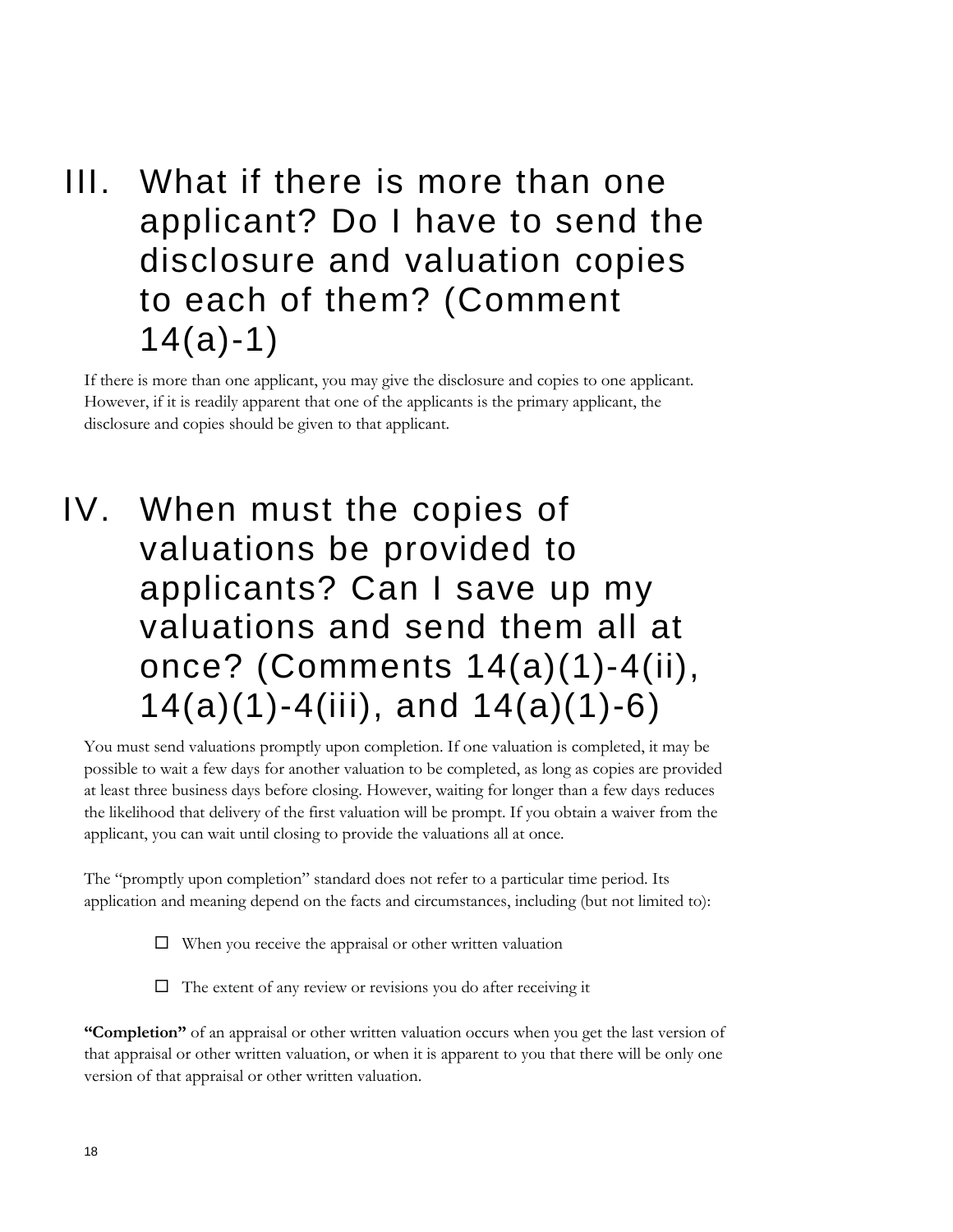Examples in which the **"promptly upon completion"** standard would be satisfied include (but are not limited to) the following. These examples assume the applicant receives the valuation copy no later than three business days before consummation or account opening:

- **Sending a copy of an appraisal within a week of review by underwriting:** For example, 15 days after application, your underwriting department reviews and approves an appraisal. You send a copy to the applicant one week later.
- $\square$  Not providing a copy of a draft appraisal a reviewer is revising, while providing a copy of the revised appraisal within a week of the reviewer finding it acceptable: For example, you receive a revised appraisal 45 days after application and your underwriting department approves it. You have not sent the initial appraisal to the applicant. You send the revised appraisal within a few days.
- **Sending a copy of an automated valuation model (AVM) report within a week after receiving it:** For example, you receive an AVM report five days after application and treat it is as complete. Twelve days after the application (a week after receiving the AVM report), you send a copy to the applicant.

Examples of cases in which the "**promptly upon completion**" standard would not be satisfied include (but are not limited to):

- **Delaying too long after completing an appraisal or other written valuation before providing a copy:** For example, 12 days after application, you receive and approve an appraisal. You wait to provide a copy to the applicant until 42 days after application.
- **Delaying providing a copy of one written valuation too long while waiting for completion of a second written valuation:** For example, you receive and approve an AVM report five days after application. You order an appraisal and the initial version of the appraisal is deficient. It takes until day 35 to get the revised appraisal. You hold the AVM report and send both the AVM and the appraisal to the applicant on day 35. While you provided the appraisal report promptly upon completion, you did not provide the AVM report promptly upon completion.

#### <span id="page-18-0"></span>V. If I get multiple versions of a valuation, do I have to send them all to the applicant? (Comment 14(a)(1))

The reference to providing copies of "all" appraisals and other written valuations does not refer to all versions of the same appraisal or other written valuation. If you get multiple versions of an appraisal or other written valuation, you have to give the applicant only the latest version.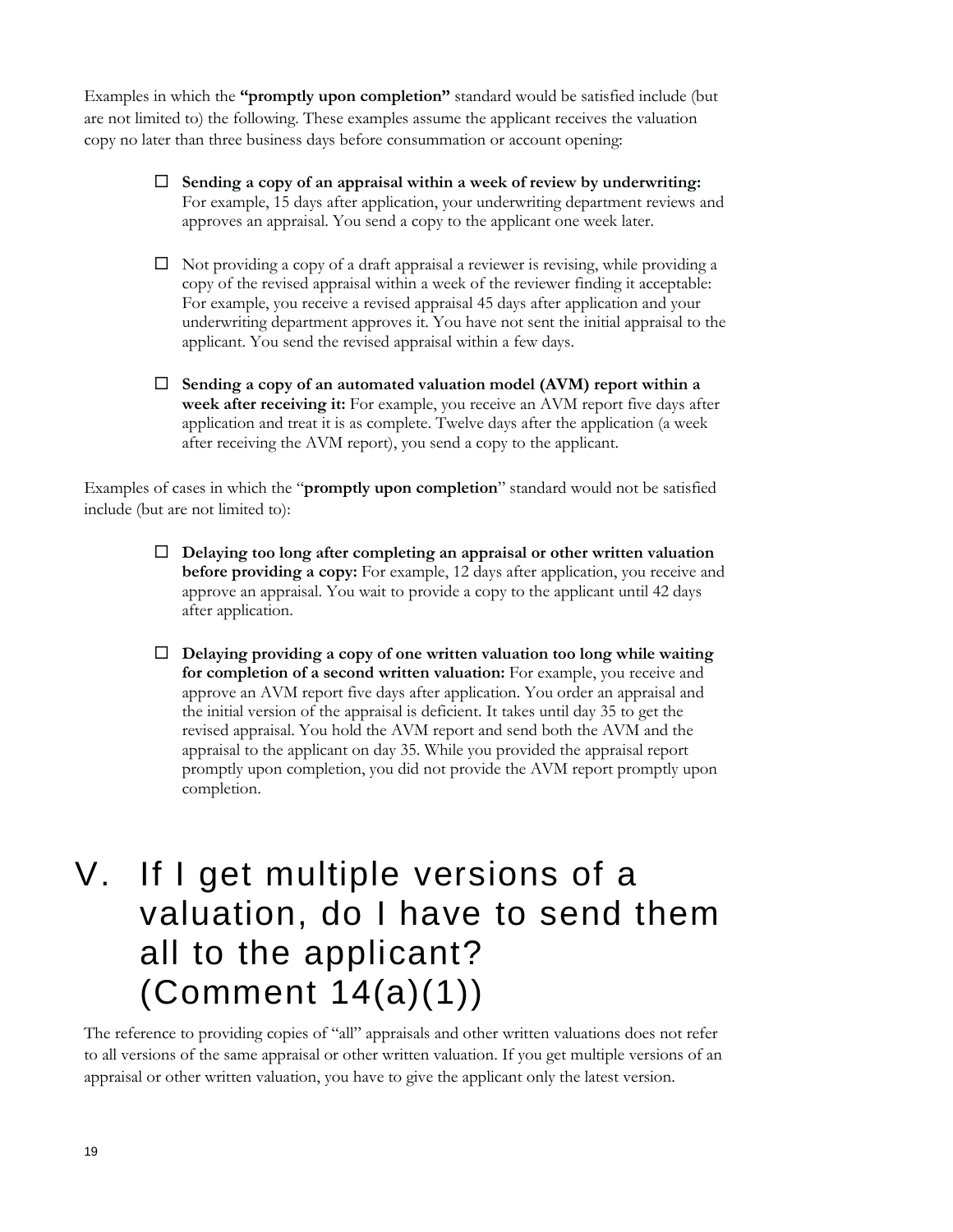If you give the applicant a copy of an appraisal or other written valuation and then you get a revised version of the same appraisal or written valuation, then you must send the updated version to the applicant as well. You cannot charge a fee for providing the copy of an updated valuation.

If you have only one version of an appraisal or other valuation, then the copy of that version is the one you give the applicant.

### <span id="page-19-0"></span>VI. When can the applicant waive the timing requirements of the ECOA Valuations Rule?  $(S 1002.14(a)(1))$

An applicant may waive the timing requirement of the ECOA Valuations Rule and agree to receive copies of valuations at or before consummation or account opening, except where otherwise prohibited by law.

You must get the applicant's waiver at least three business days prior to consummation or account opening unless a clerical error is involved. *(See "What happens if there is a clerical error in a valuation?" on page [21.](#page-20-2))*

The applicant can give you the waiver in writing or orally.

When an applicant has provided a waiver and you do not consummate or open the account, you must send the applicant the valuation no later than 30 days after you determine the closing will not occur.

Note that if the transaction is a higher-priced mortgage loan covered by the **2013 Appraisals for Higher-Priced Mortgage Loans Rule**, then under that rule, you must provide copies of written appraisals no later than three business days before consummation. There is no waiver option for appraisals covered by that rule. *See* 

http://www.consumerfinance.gov/regulations/appraisals-for-higher-priced-mortgage-loans/for more information about this rule.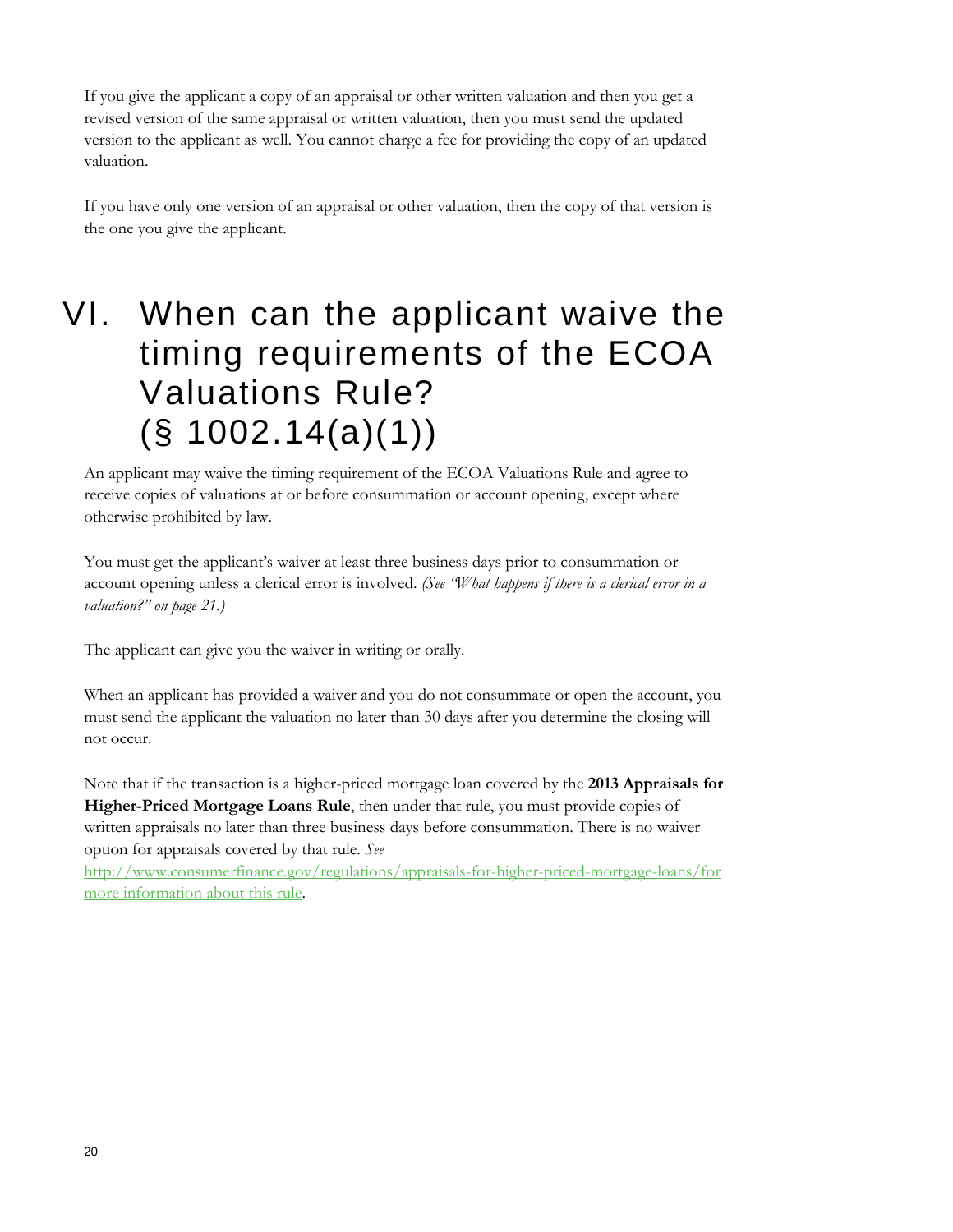#### <span id="page-20-0"></span>VII. How does a waiver work if there is more than one applicant? (Comment 14(a)-1)

Where there are multiple applicants, one applicant may provide a waiver, but it must be the primary applicant where one is readily apparent.

#### <span id="page-20-1"></span>VIII. How can an applicant give a waiver? (Comment 14(a)(1)-6)

You can accept an oral or written statement from an applicant. For example, you can obtain a waiver from an applicant through and e-mail, phone call, or some other means.

### <span id="page-20-2"></span>IX. What happens if there is a clerical error in a valuation?  $(S 1002.14(a)(1))$

To avoid interrupting transactions at the last minute, when a clerical correction is made in an appraisal or other written valuation that you have already given the applicant, you can have the applicant waive the right to receive the revision three business days before consummation or account opening. As noted above, the waiver can be oral or written.

To use this exemption, you must meet five criteria:

- 1. The revisions must be solely to correct clerical errors in that appraisal or other written valuation.
- 2. The revisions must have no impact on the estimated value.
- 3. The revisions must have no impact on the calculation or methodology used to derive the estimate.
- 4. The applicant receives the revised appraisal or other written valuation at or prior to consummation or account opening.
- 5. The applicant must have already received the valuation that is being corrected (precorrection) either promptly upon completion or three business days before consummation or account opening, whichever is earlier.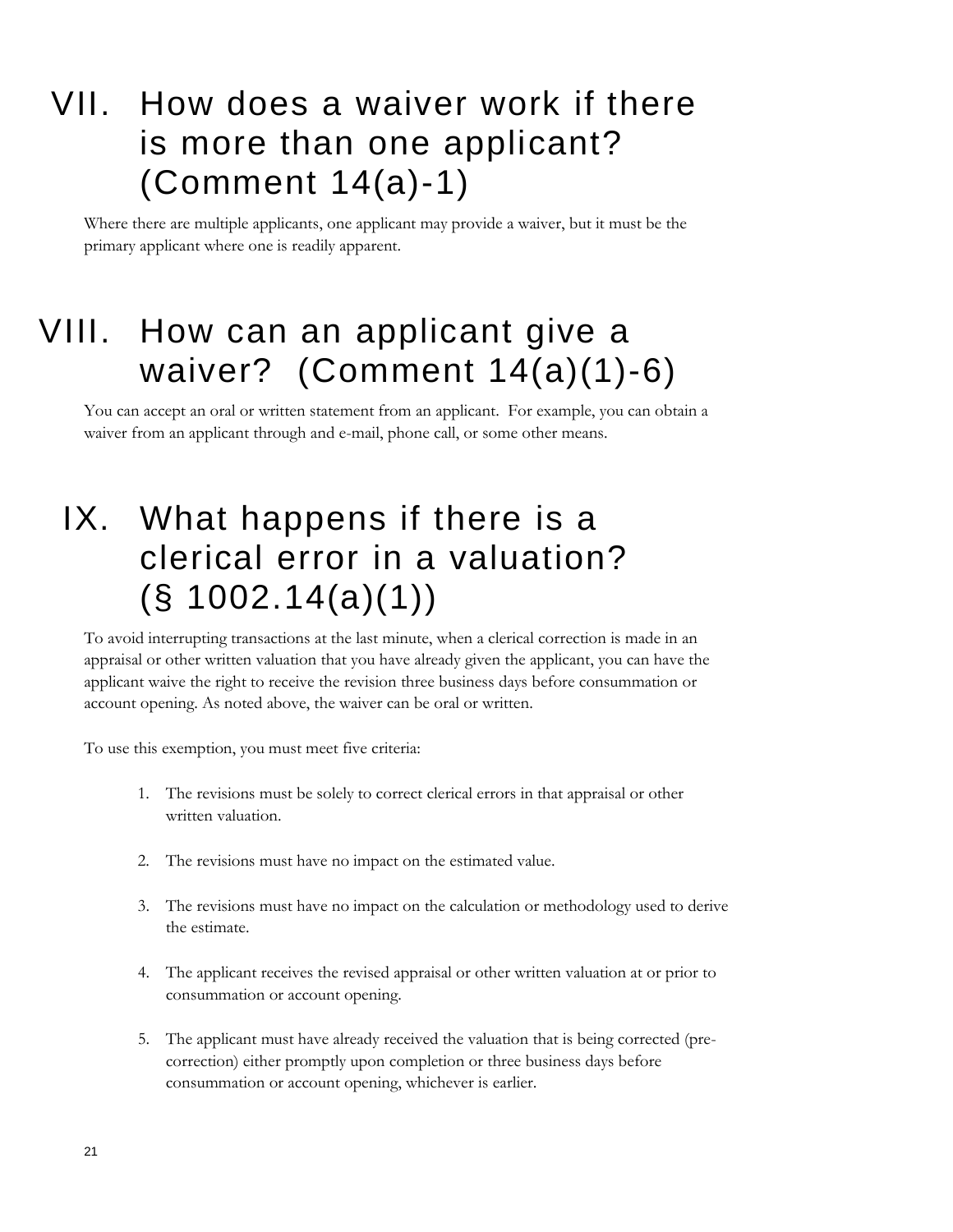#### <span id="page-21-0"></span>X. A third-party provider says the valuation contains proprietary information that I cannot disclose to others. How can I provide a copy to the applicant?

Some providers of valuations, such as governmentsponsored enterprises (GSEs), have developed special forms you can use to provide valuations to customers. Providing a copy on a GSE-approved form is an acceptable way to comply with the rule. Creditors should consult applicable GSE program guides to determine the procedures for providing consumers with copies of valuation estimates provided by GSEs.

**Implementation Tip:** You may find it useful to review your contracts with valuation providers to be sure that they allow you to comply with the ECOA Valuations Rule by providing copies to applicants.

#### <span id="page-21-1"></span>XI. Can I provide more information to the applicant?

Yes. The new rule does not restrict your ability to communicate additional information about valuations to the applicant. For example, if you would like to explain to applicants why you did not use a valuation or provide more information about the type of valuations you did use, you can do so.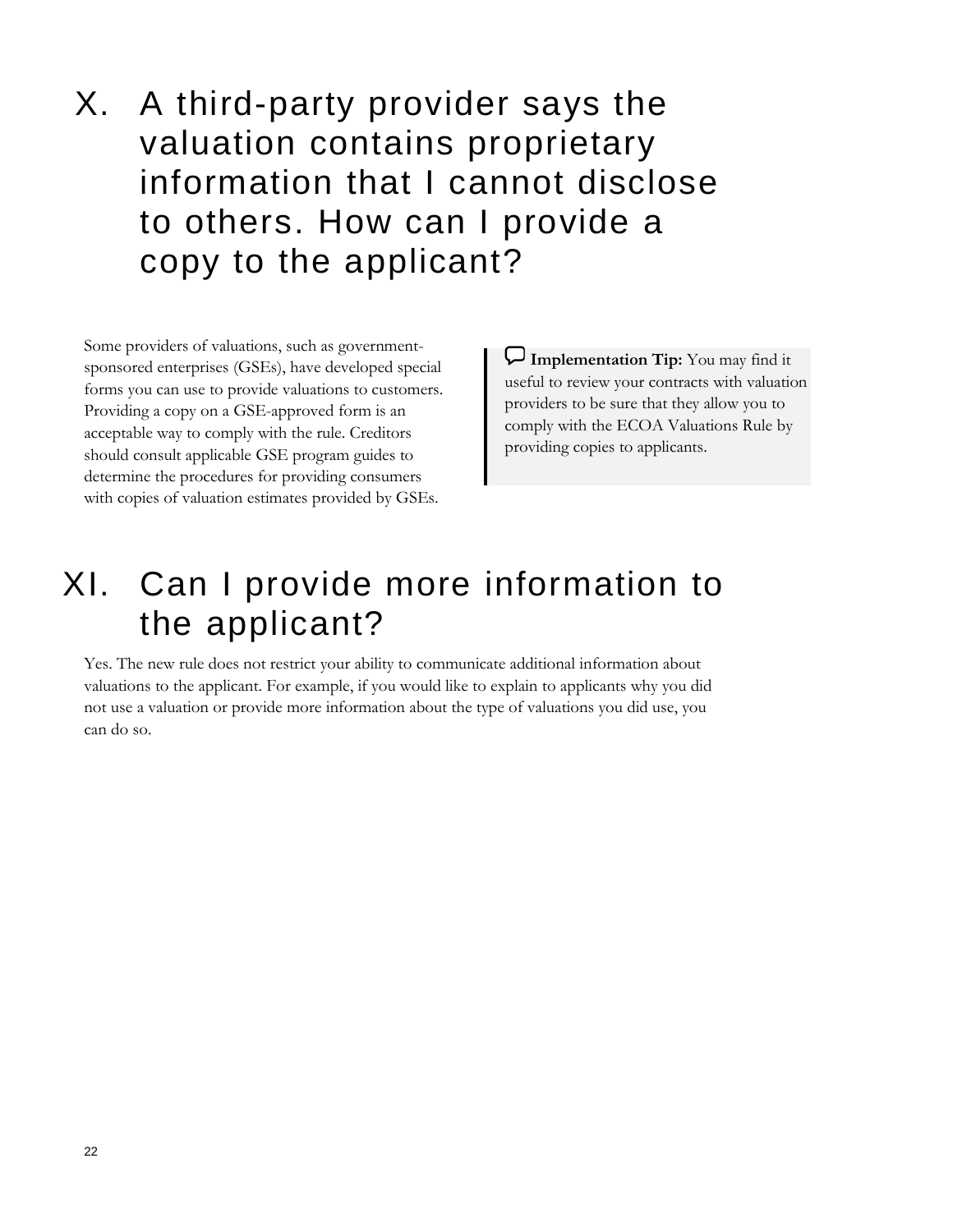## <span id="page-22-0"></span>6. What else do I need to know about the ECOA Valuations Rule?

#### <span id="page-22-1"></span>I. How do the ECOA Valuations Rule and the Appraisals for Higher-Priced Mortgage Loans Rule overlap?

For some transactions that are higher-priced mortgage loans, the disclosure requirements of this rule overlap with the **TILA Higher-Priced Mortgage Loans Appraisal Rule** (HPML Appraisal Rule), which the Bureau developed with several other agencies. For more information on this rule, *see* http://www.consumerfinance.gov/regulations/appraisals-for-higher-pricedmortgage-loans or consult the Bureau's *Small Entity Compliance Guide: TILA Higher-Priced Mortgage Loans Appraisal Rule*.

There are several differences between the types of loans that may be covered by the HPML Appraisal Rule and the types of loans covered by the ECOA Valuations Rule. These differences include several variances in the scope of the rules:

- $\Box$  First, while the ECOA Valuations Rule does not apply to subordinate liens, the HPML Appraisal Rule does apply to subordinate liens.
- $\square$  Second, while the ECOA Valuations Rule covers any transactions secured by a dwelling for any purpose, the HPML Appraisal Rule applies only when the covered loan is for a consumer purpose and is secured by a principal dwelling.
- $\Box$  Third, while the ECOA Valuations Rule does not exempt any types of transactions secured by a first lien on a dwelling, the HPML Appraisal Rule exempts several types of transactions.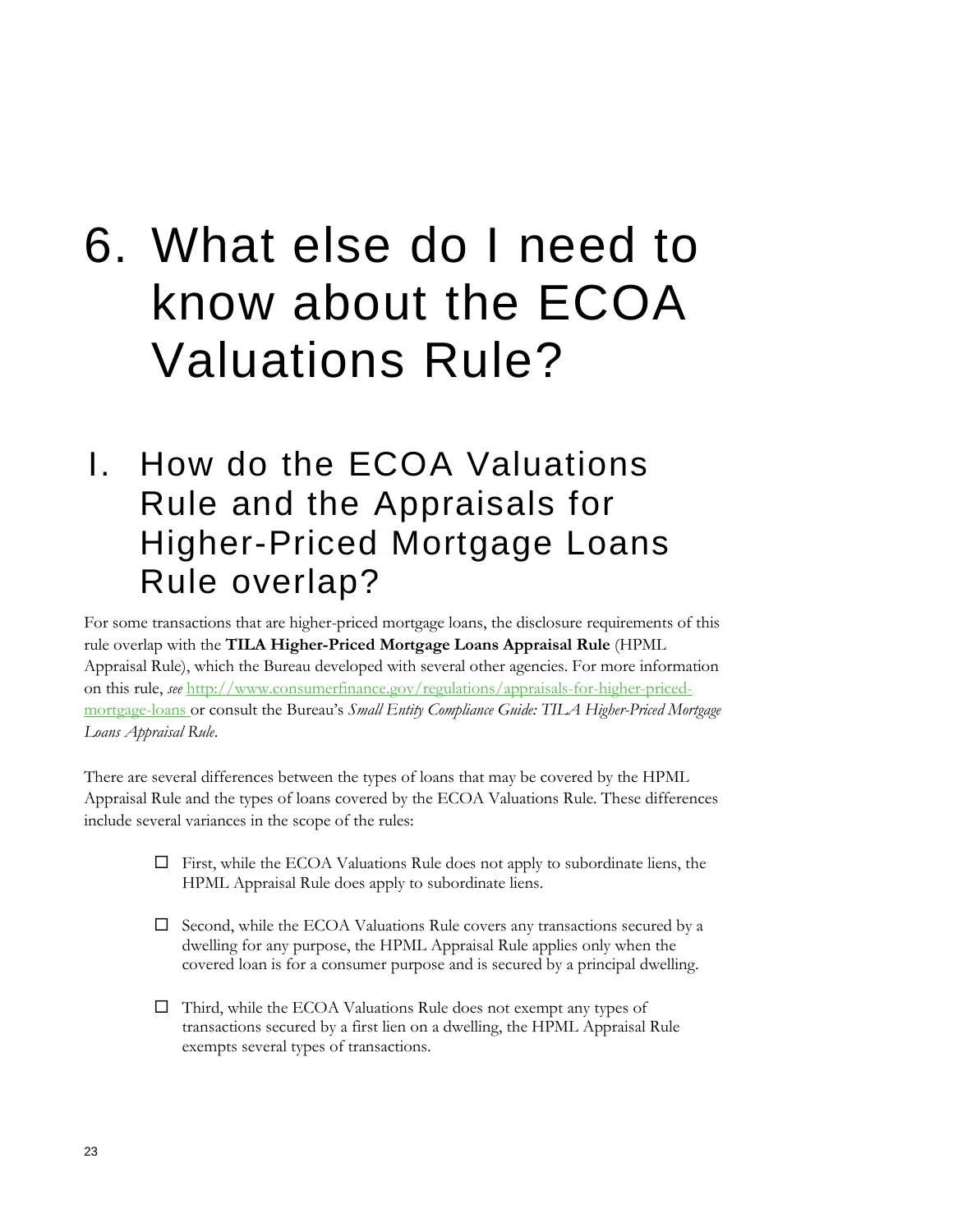In addition, some of the requirements of the HPML Appraisal Rule are different. The HPML Appraisal Rule implements Dodd-Frank Act amendments to TILA, which requires you to:

- $\Box$  Perform interior-inspection appraisals that comply with the Uniform Standards of Professional Appraisal Practice (USPAP) and the Financial Institutions Reform Recovery and Enforcement Act (FIRREA)
- $\Box$  Provide free copies of the appraisals
- $\Box$  Make disclosures at application when you originate certain higher-priced mortgage loans

The first requirement above – performing appraisals in compliance with USPAP and FIRREA – is the main difference. For the disclosure, if a loan is also covered by both rules, you can use the disclosure required by the ECOA Valuations Rule to satisfy the requirements of the HPML Appraisal Rule.

**Implementation Tip:** When you update your disclosures for Regulation B, also update your disclosures for subordinate-lien transactions covered by the TILA Higher-Priced Mortgage Loans Appraisal Rule.

In addition, as noted above, the timing requirements for delivering appraisal copies and the rules on waiver are different. When both rules apply, follow the rule that provides the earlier deadline for delivering appraisal copies and remember that waiver is not an option under the HPML Appraisal Rule. Also, when both rules apply and there are multiple applicants, follow the ECOA Valuations Rule requirements for delivering the disclosure and valuations copies to the primary applicant when one is apparent.

In 2012, the Bureau proposed a rule to integrate certain disclosures under TILA and under the Real Estate Settlement Procedures Act (RESPA) (the 2012 TILA-RESPA Proposal). A "Loan Estimate" was one of the proposed integrated disclosures, combining the good-faith estimate currently provided under RESPA with initial TILA disclosures. In conjunction with the 2012 TILA-RESPA Proposal, available at [http://www.consumerfinance.gov/knowbeforeyouowe/,](http://www.consumerfinance.gov/knowbeforeyouowe/) the Bureau proposed including appraisal-related disclosures in the loan estimate to satisfy the requirements of both Regulations Z and B (TILA  $\S$  129H and ECOA  $\S$  701(e)). For closed-end credit, once the agencies publish the final TILA-RESPA rule, check that rule to confirm that you can use the loan estimate to provide the disclosure required by the ECOA Valuations Rule. Until then, you have to use a separate disclosure to comply with the ECOA Valuations Rule.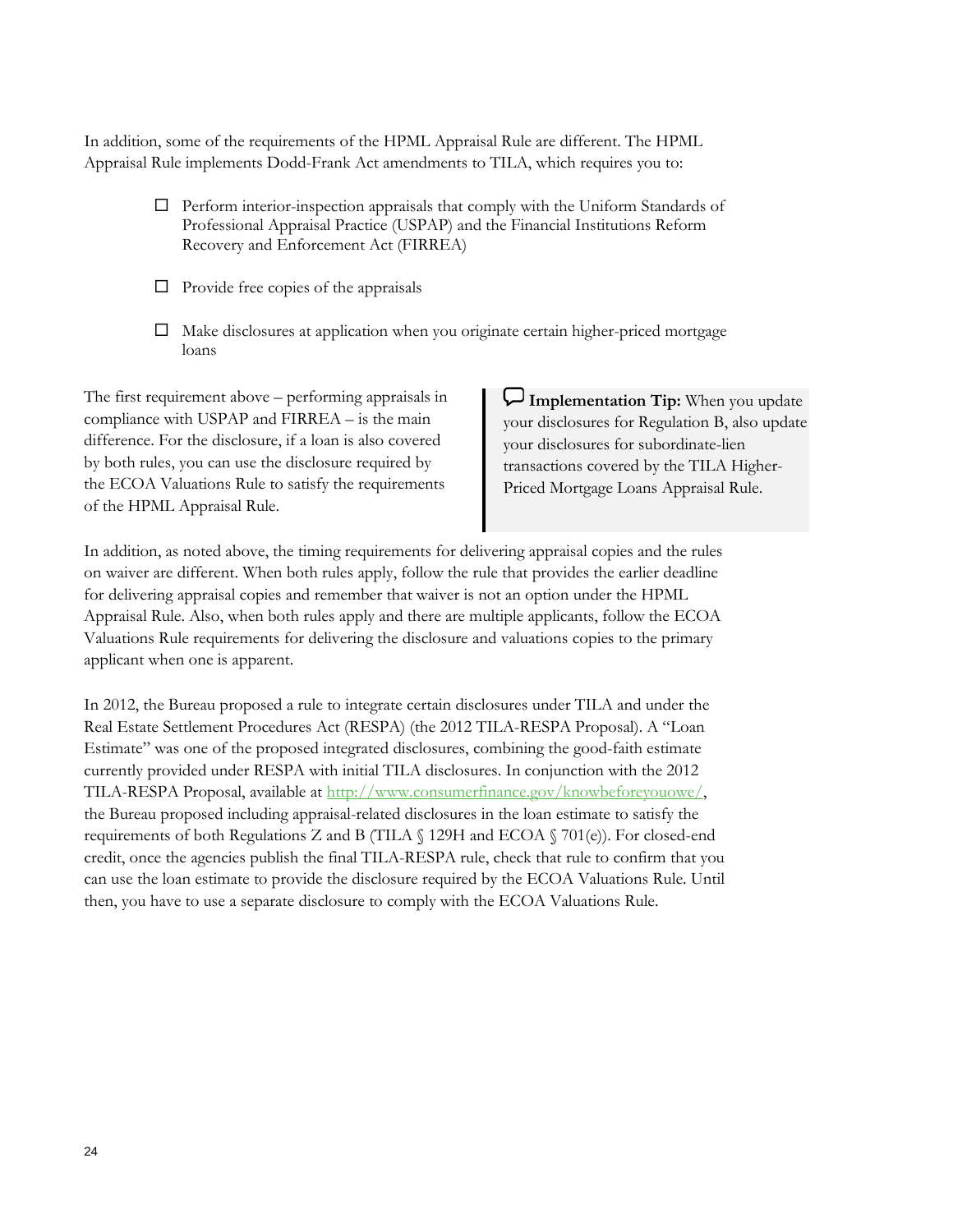#### <span id="page-24-0"></span>II. This rule implements an amendment to ECOA, which deals with lending discrimination. How might discrimination occur in a valuation?

Discrimination involving home valuations may occur in a variety of ways. For example, if an appraiser bases an estimate of a home's value on prohibited factors, such as the race or national origin of people in the neighborhood where the home is located.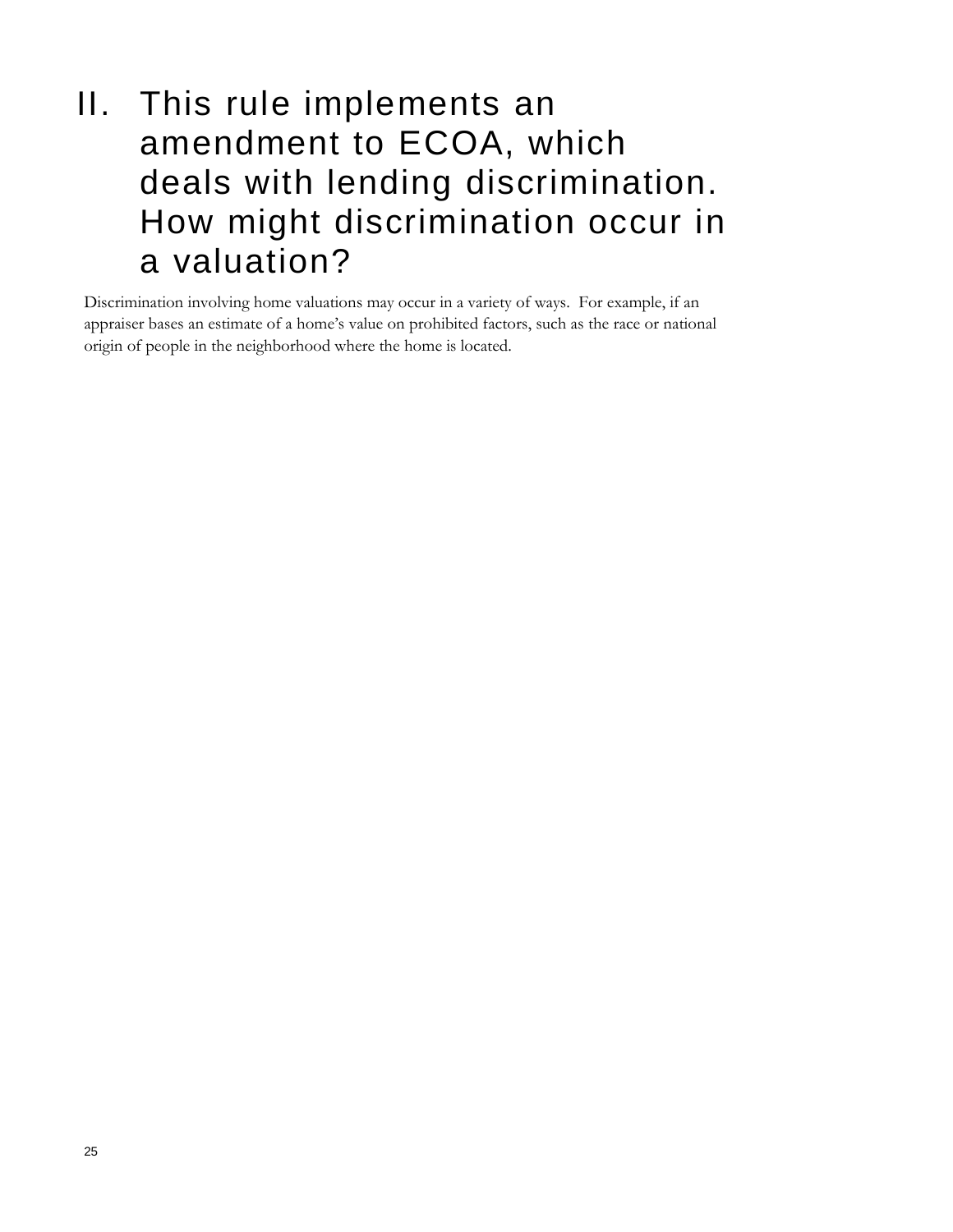## <span id="page-25-0"></span>7. Practical Implementation and **Compliance** Considerations

You may want to consult with legal counsel or your compliance officer to understand your obligations under the rule and to devise the policies and procedures that may help you comply with the rule's requirements.

How you comply with the rule may depend on your business model. When mapping out your compliance plan, you should consider practical implementation issues in addition to understanding your obligations under the rule.

Your implementation and compliance plan may include:

#### **1. Identifying affected products, departments, and staff**

To begin planning for implementation of the rule, you may need to identify all affected first-lien mortgage products, departments, and staff. This will include not only consumer closed-end mortgages, but also home equity lines of credit; reverse mortgages; and dwelling-secured mortgages for business, commercial, or investment purposes. This also may include loan modifications and other forms of loss mitigation for existing mortgages, such as short sales, foreclosures, and the like.

#### **2. Identifying the business-process, operational, and technology changes that will be necessary for compliance**

The new requirements may affect a number of parts of your business systems and processes. For example, you will need to update your forms and processes to give applicants the new disclosure. You will need to establish a method for confirming that applicants promptly receive appraisals and other written valuations even when loans do not close.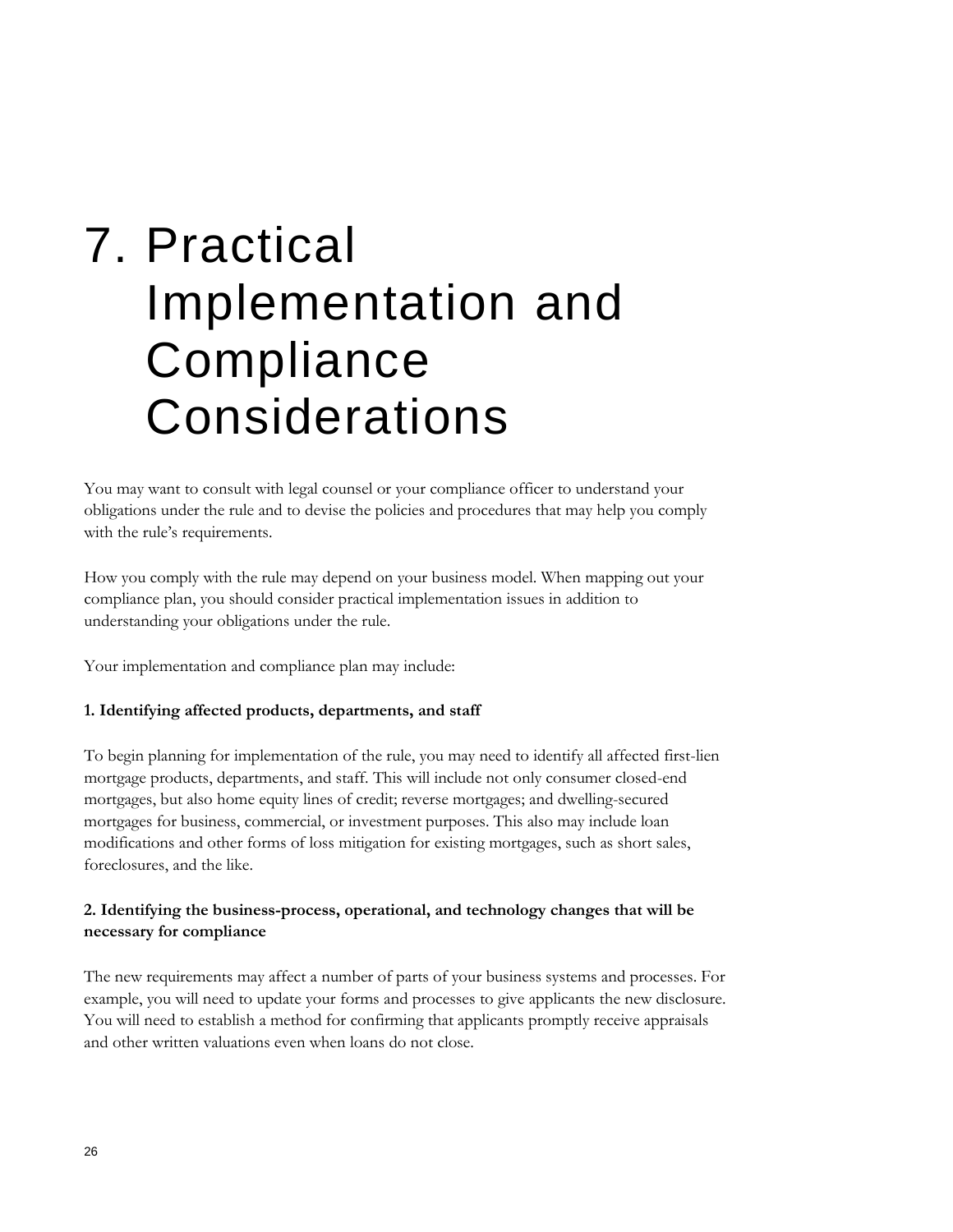Fully understanding the required changes may involve a review of your existing business processes and recordkeeping regimes, as well as the hardware and software that you, your agents, or other business partners use. Gap analyses may be a helpful output of such a review and help to inform a robust implementation plan.

#### **3. Identifying key service providers or business partners for appraisals and other written valuations if you use outside assistance for disclosures, compliance, quality control, or records storage**

Appraisal and other written valuation providers, vendors, and business partners may offer compliance solutions that can assist you with any necessary changes. You may find it helpful to talk to your appraisal management firm, automated valuation provider, and technology vendors. In some cases, you may want to negotiate revised or new contracts with these parties, or seek a different set of services.

If you seek the assistance of vendors or business partners, make sure you understand the extent of the assistance that they provide.

The CFPB expects supervised banks and nonbanks to have an effective process for managing the risks of service provider relationships. For more information on this, vie[w CFPB Bulletin](http://files.consumerfinance.gov/f/201204_cfpb_bulletin_service-providers.pdf)  [2012-03 Service Providers.](http://files.consumerfinance.gov/f/201204_cfpb_bulletin_service-providers.pdf)

#### **4. Identifying training needs**

Consider what training will be necessary for your origination, processing, compliance, and quality-control staff, as well as anyone else involved in opening credit lines and originating mortgage loans. Training may also be required for other individuals you employ.

#### **5. Considering other Title XIV rules**

The ECOA Valuations rule is just one component of the Bureau's Dodd-Frank Title XIV rulemakings.

Other Title XIV rules include:

- Ability-to-Repay and Qualified Mortgage Rule
- □ 2013 HOEPA Rule
- TILA Higher-Priced Mortgage Loans Appraisal Rule
- □ Loan Originator Rule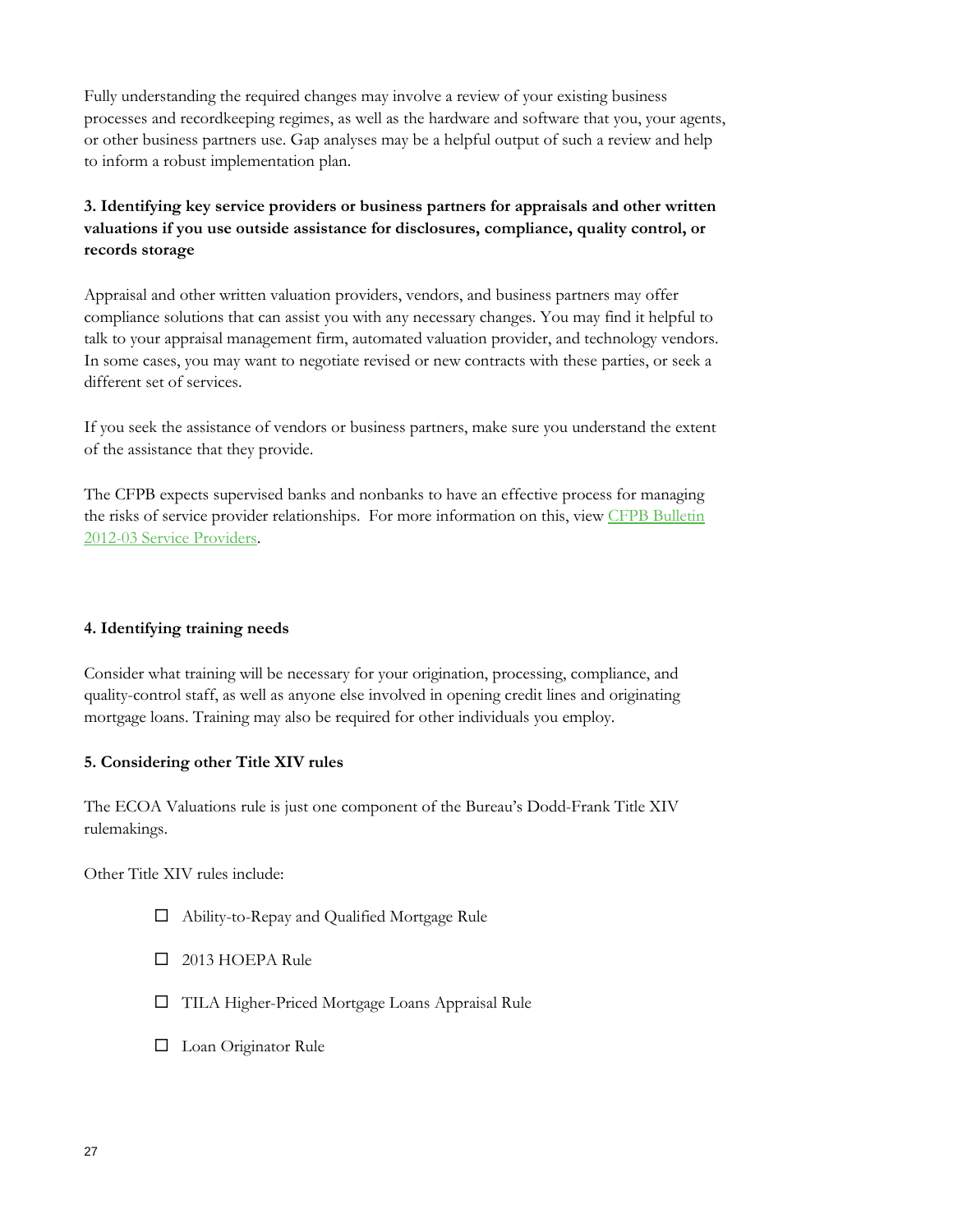RESPA & TILA Mortgage Servicing Rules

TILA Higher-Priced Mortgage Loans Escrow Rule

Each of these rules affects aspects of the mortgage industry and its regulation. Many of these rules intersect with one or more of the others. Therefore, the compliance considerations for these rules may overlap in your organization. You will find copies of these rules online at [http://www.consumerfinance.gov/regulations/.](http://www.consumerfinance.gov/regulations/)